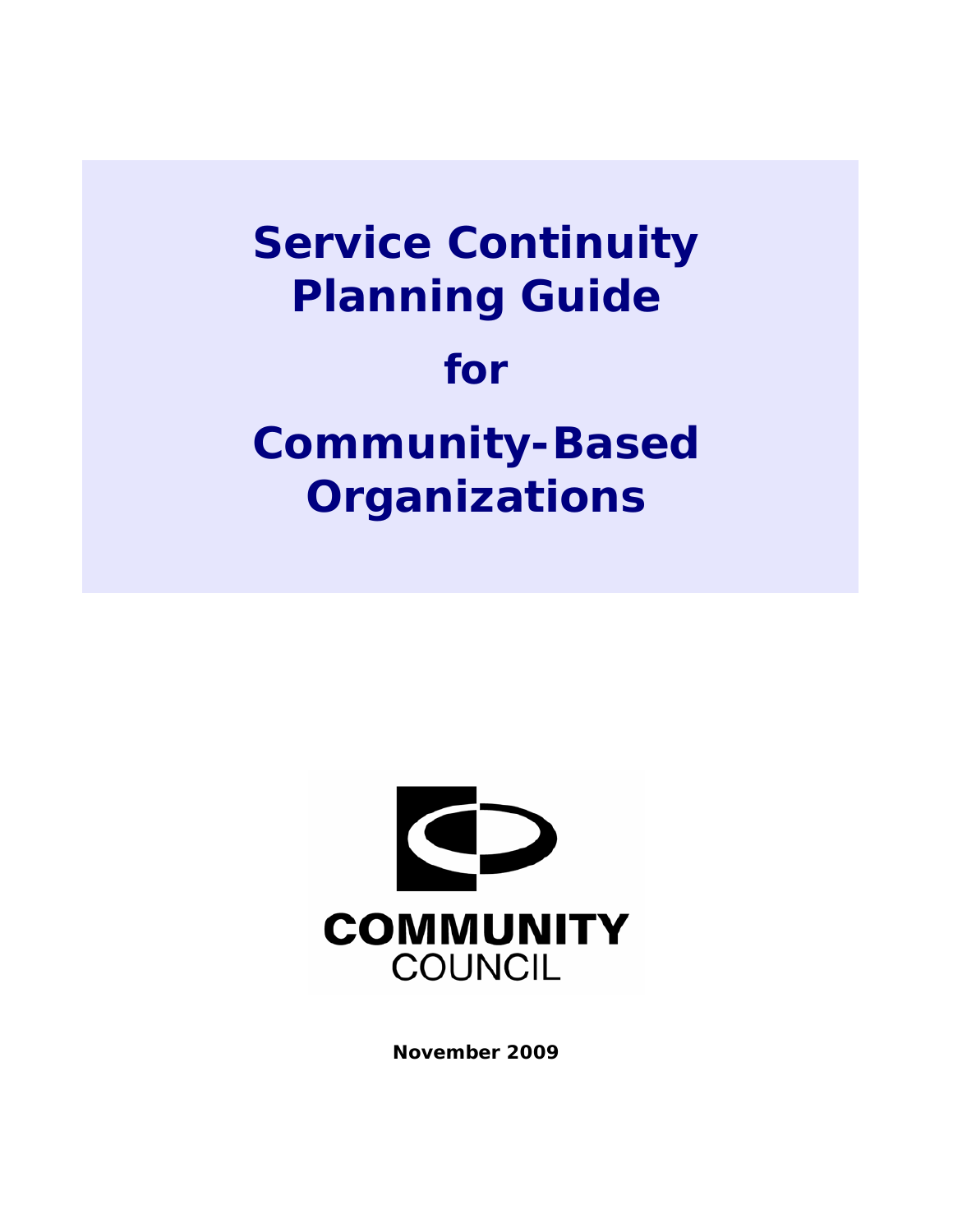# **Acknowledgements**

The Community Council is responsible for the content, and any errors or omissions in this publication. This booklet could not have been produced without the support of the Public Health Agency of Canada.

Sincere appreciation to Monty Crisp, Risk Reduction Strategies, for preparing this report. Sara Walsh, Deputy Emergency Coordinator, Victoria Emergency Management Agency, provided leadership in moving this project forward.

Advisory committee members Theresa Aspol (Community Council), Evelyn Carty (Ministry of Housing and Social Development), Elysia Dempsey and Lise Anne Pierce (Canadian Red Cross, BC Coastal Region), and Jim Lamorte reviewed and made valuable contributions to the report.

Thank you to Community Based Organizations staff and their agencies for investing time to work through the document and suggest useful edits and additions: Bridges for Women Society, Our Place, Pacifica Housing Advisory Association, St. Vincent de Paul Society, Silver Threads Society, and Victoria Women's Transition House.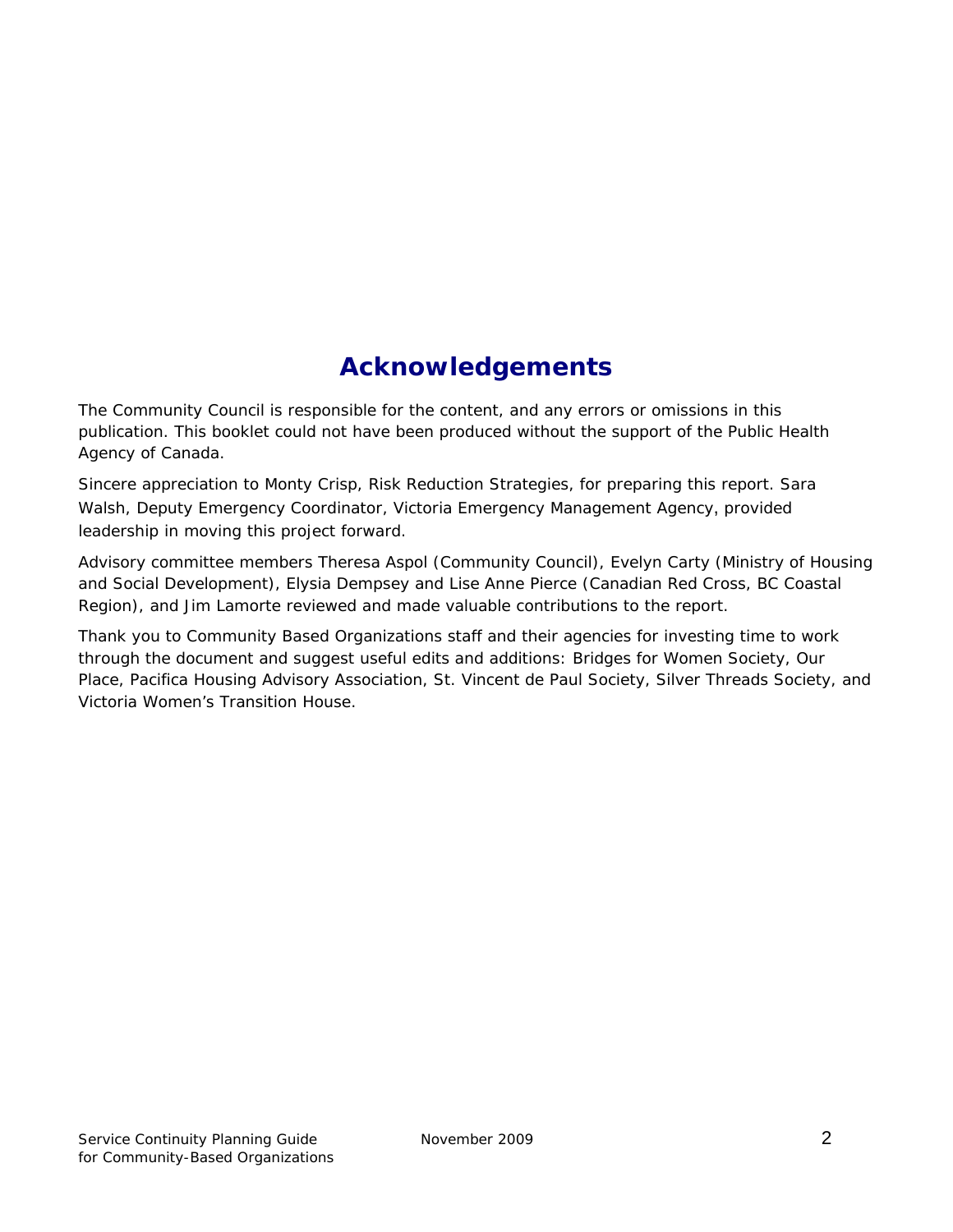# **Table of Contents**

| STEP 1 - GET BROAD ORGANIZATIONAL SUPPORT AND ESTABLISH SERVICE CONTINUITY PLANNING COMMITTEE 8 |  |
|-------------------------------------------------------------------------------------------------|--|
|                                                                                                 |  |
|                                                                                                 |  |
|                                                                                                 |  |
|                                                                                                 |  |
|                                                                                                 |  |
|                                                                                                 |  |
|                                                                                                 |  |
|                                                                                                 |  |
|                                                                                                 |  |
|                                                                                                 |  |
|                                                                                                 |  |
|                                                                                                 |  |
|                                                                                                 |  |
|                                                                                                 |  |
|                                                                                                 |  |
|                                                                                                 |  |
|                                                                                                 |  |
|                                                                                                 |  |
|                                                                                                 |  |
|                                                                                                 |  |
|                                                                                                 |  |
|                                                                                                 |  |
|                                                                                                 |  |
|                                                                                                 |  |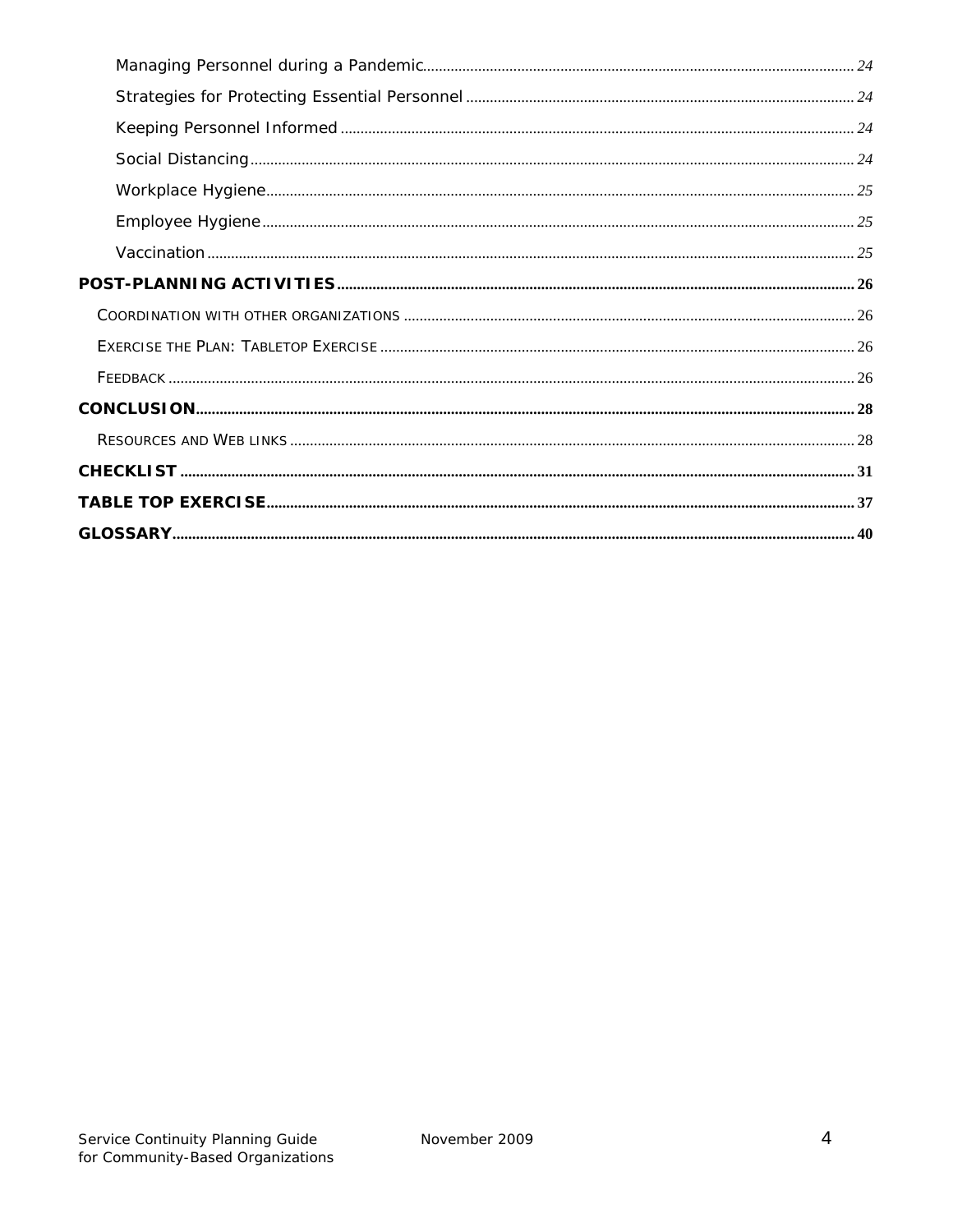# **Introduction**

How would your Community-Based Organization continue to deliver critical services if normal operations were interrupted? Consider the following scenarios:

- A pandemic influenza is sweeping across Canada. A number of managers and staff in your Community-Based Organization have contracted the virus, and are absent from the agency workplace.
- A fire in your building destroys your offices, and you are unable to retrieve any materials.
- The sprinkler system malfunctions and soaks your offices, damaging most of the computers.
- A hacker gains access to your computer system, blocking access to your financial information and client data.

#### *Purpose*

The purpose of this document is to assist Community-Based Organizations (CBOs), i.e. locally-based Non-Governmental Organizations (NGOs), in the creation of a Service Continuity Plan (SCP), so that the agency will be able to maintain or quickly resume operations after a service interruption. This document is targeted toward a disruption caused by a pandemic influenza, but it can have a broader use in addressing other hazards that might cause interruption of service. It is hoped that by compiling key information in advance, your organization will have the right information to help gather needed resources and work through important decisions when an event occurs.

#### *Layout*

The planning section of the document is divided into five parts. Each part is introduced by a short scenario with a question related to steps to respond to a possible pandemic outbreak. The scenario is followed by a short narrative, including reference to annexes for

further information. Applicable templates are in each section. The document ends with a summary checklist, a glossary of terms, and a list of further resources and web links related to service or business continuity planning, pandemic planning, and all-hazard emergency planning.

#### *Scenario*

The scenarios are meant to be illustrative of a pandemic influenza outbreak. If you have not completed the steps corresponding to each scenario, don't worry as now is the time to start planning. Use the scenarios as a tool to identify the planning needs of your organization.

#### *Target Audience*

This guide is meant for small Community-Based Organizations with health service delivery on a relatively basic level, who may otherwise not have the tools to create a robust SCP. In this guide, the term "health-related" is broadly applied. An assumption is that the majority of Community-Based Organizations in British Columbia have a health component to their service delivery, and target at least one of the 12 determinants of health as identified by the Public Health Agency of Canada. This document does not address individual client emergency preparedness, nor has it been produced to assist large NGOs who might have in-house resources to create such a tool.

#### *Time Commitment*

Will a basic plan take a long time to create? No. Most of the information you need to gather is readily accessible to you. This guide is not meant to be complicated or difficult. It focuses is on helping you gather key pieces of information and it will prompt you to make certain decisions in advance. Your organization's circumstances and structures are unique, so the Service Continuity Plan should be tailored to suit your needs. Ultimately you and your staff are best suited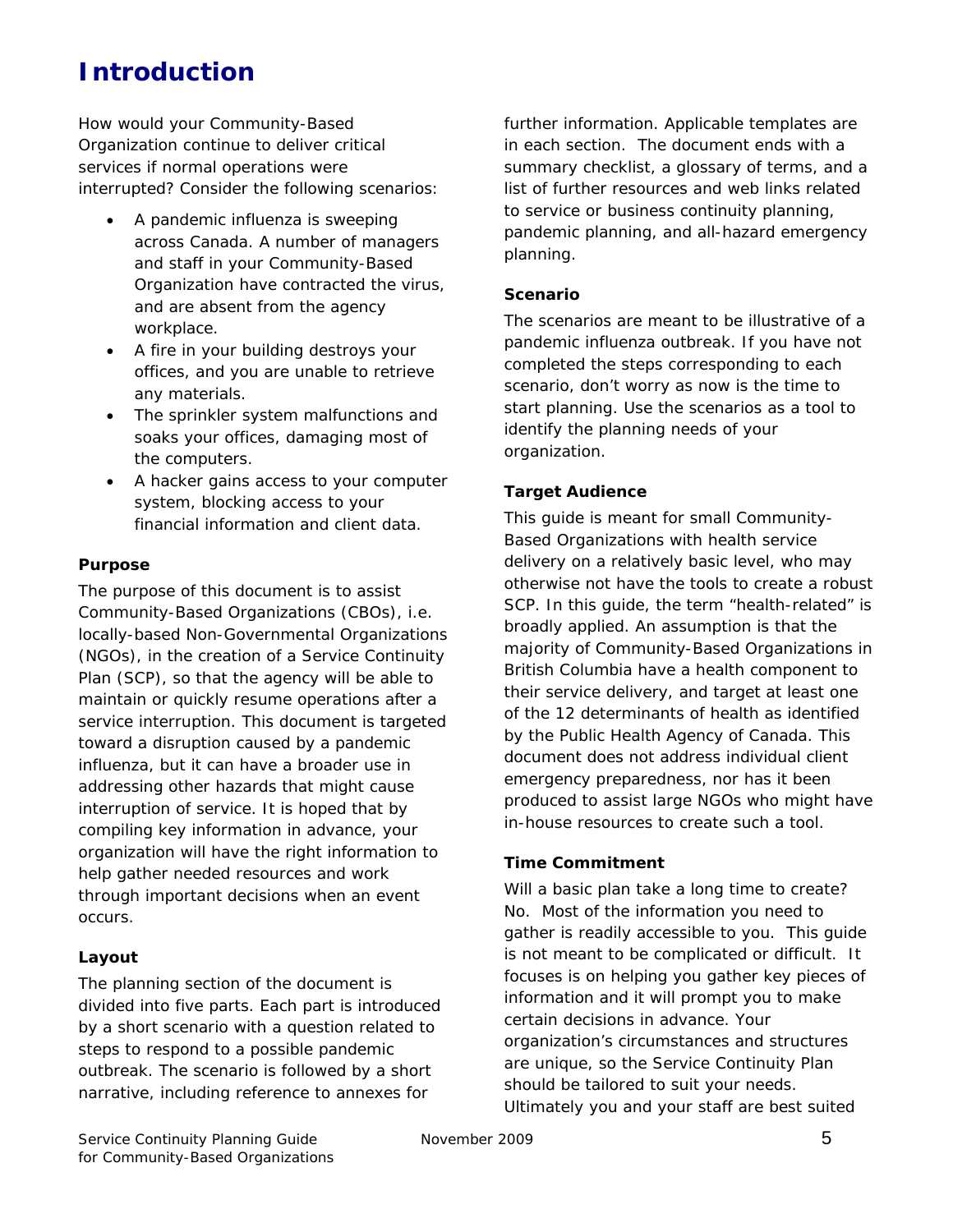to know the needs of your organization. This guide will assist in this process, but it will not anticipate every issue or the solution to every issue.

In creating the SCP, you or your staff will fill in various templates. Work on it in sections, doing first the things that seem most important. You may need to hold a handful of meetings with key stakeholders and educate key staff in their responsibilities. The most important thing is to have at least a basic plan that can be implemented in the event of a service interruption.

#### *Definition*

A Service Continuity Plan is a collection of policies, procedures, and information that is developed and maintained for use in the event of a service interruption. A SCP is proactive. It outlines the steps your organization needs to take in order to quickly resume service delivery. Having the SCP in place before the service interruption occurs is critical for your organization to respond quickly enough to prevent service interruption. The Service Continuity Plan is similar to a Business Continuity Plan which focusing on the business community, and, in fact, some elements within each plan are equivalent. The primary goals of continuity plans are to:

• protect life and property

• continue essential functions until normal operations can be resumed Service continuity planning is different from disaster recovery and crisis management in that the focus is not on rebuilding or alleviating the effects of a disaster, emergency or catastrophe. Service continuity planning focuses on sustaining the delivery of services that are essential to the organization's survival. If your agency has a sound Service Continuity Plan, it can continue to provide mission-critical services, no matter what happens. Mission-critical services are those that must be performed in order for your organization to remain operational throughout the event.

#### *Uniqueness of a Pandemic Influenza Outbreak*

A global outbreak of influenza is cause for special concern, especially if a strain emerges for which there is little or no immunity in the human population. Such a pandemic influenza has the ability to affect approximately 30 percent of the population at any given time, disrupt 40 percent of the workforce as workers suffer from illness or stay home to take care of family members, and cause significant disruption to all sectors of the economy. Medical facilities might be overwhelmed, medical supplies may prove inadequate over an extended period of time, and response assets may be severely burdened. At the same time, your agency will have to be self-reliant, with no expectation of external support. In fact, your organization may be called upon to expand the scope or level of service during an event which increases the vulnerability of your clients or community.

Planning for a pandemic is much different than planning for other types of disasters or events.

- There will be no physical damage to the infrastructure, but much of the infrastructure may not fully function, because critical personnel become ill or stay away out of fear or to take care of sick family members.
- The likelihood exists of second and third waves, and therefore staffing and infrastructure issues may remain for months or repeatedly over years.
- Government or agency representatives will need to make key decisions with only partial information as the pandemic environment changes quickly.
- Resources may not be available through mutual aid and assistance agreements as outbreaks occur simultaneously throughout the area.

Other impacts from a pandemic could include:

• Vaccines and antiviral medication may be in short supply, at least initially.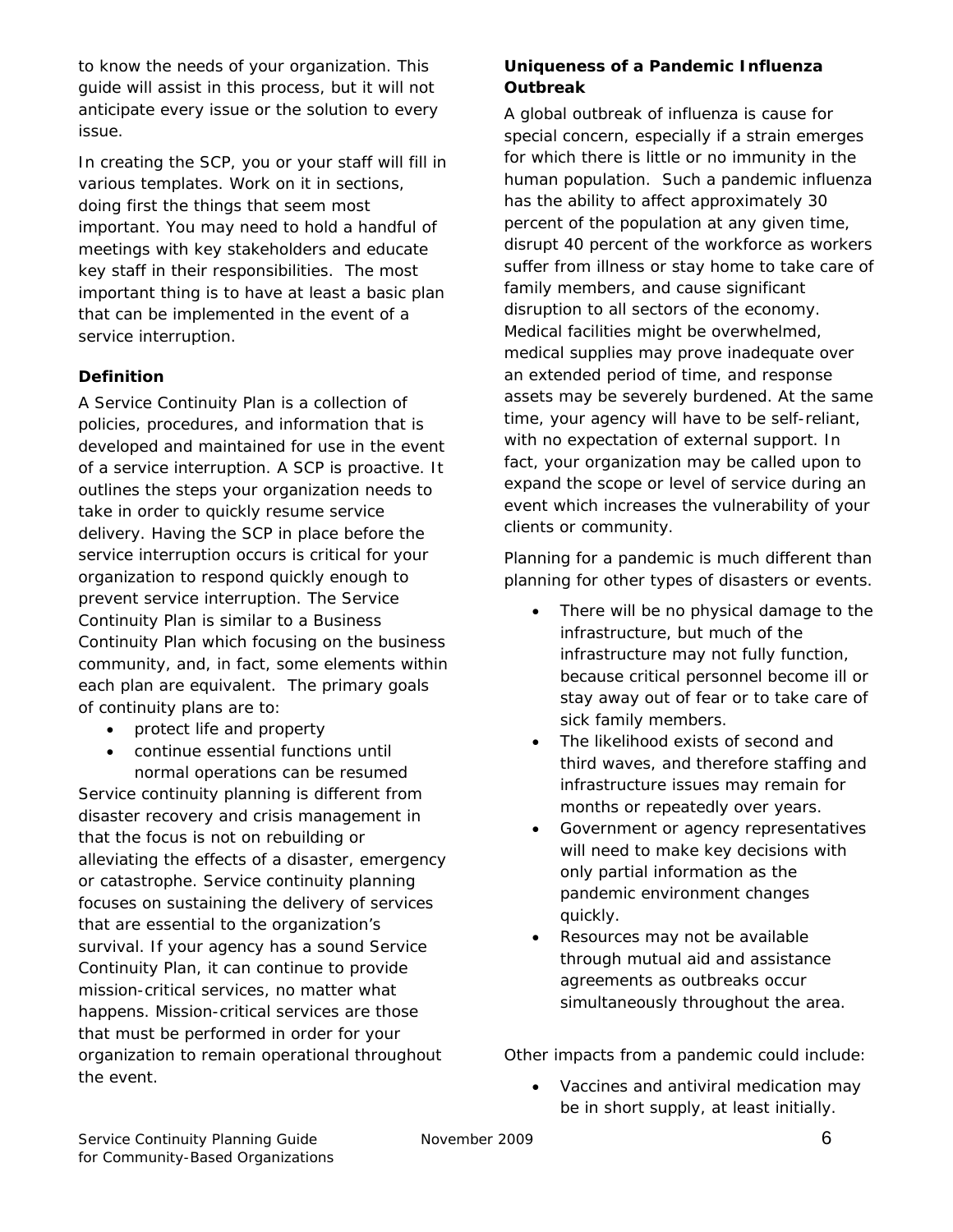There may be discontent among those who are not a high priority for the scarce resources.

- There may be many more deaths than are seen with a seasonal flu outbreak. The number of deaths may challenge the medical examiner or coroner and overwhelm morgue capacity.
- Survivors may develop severe psychological issues as they mourn the loss of friends and family.

Your organization, as well as governments and emergency response organizations, will need to plan for pandemics in a way that they do

not for natural or other disasters. Among the tasks that your organization will have to consider are how to:

- rely on its internal resources, even if it has been decimated by the flu
- respond to the usual range of issues and incidents in addition to flu-related calls
- manage the public's expectations about what service your agency can do, and in what timeframe.

# **Service Continuity Plan Development**

The following flowchart summarizes the five basic steps to Service Continuity Planning:

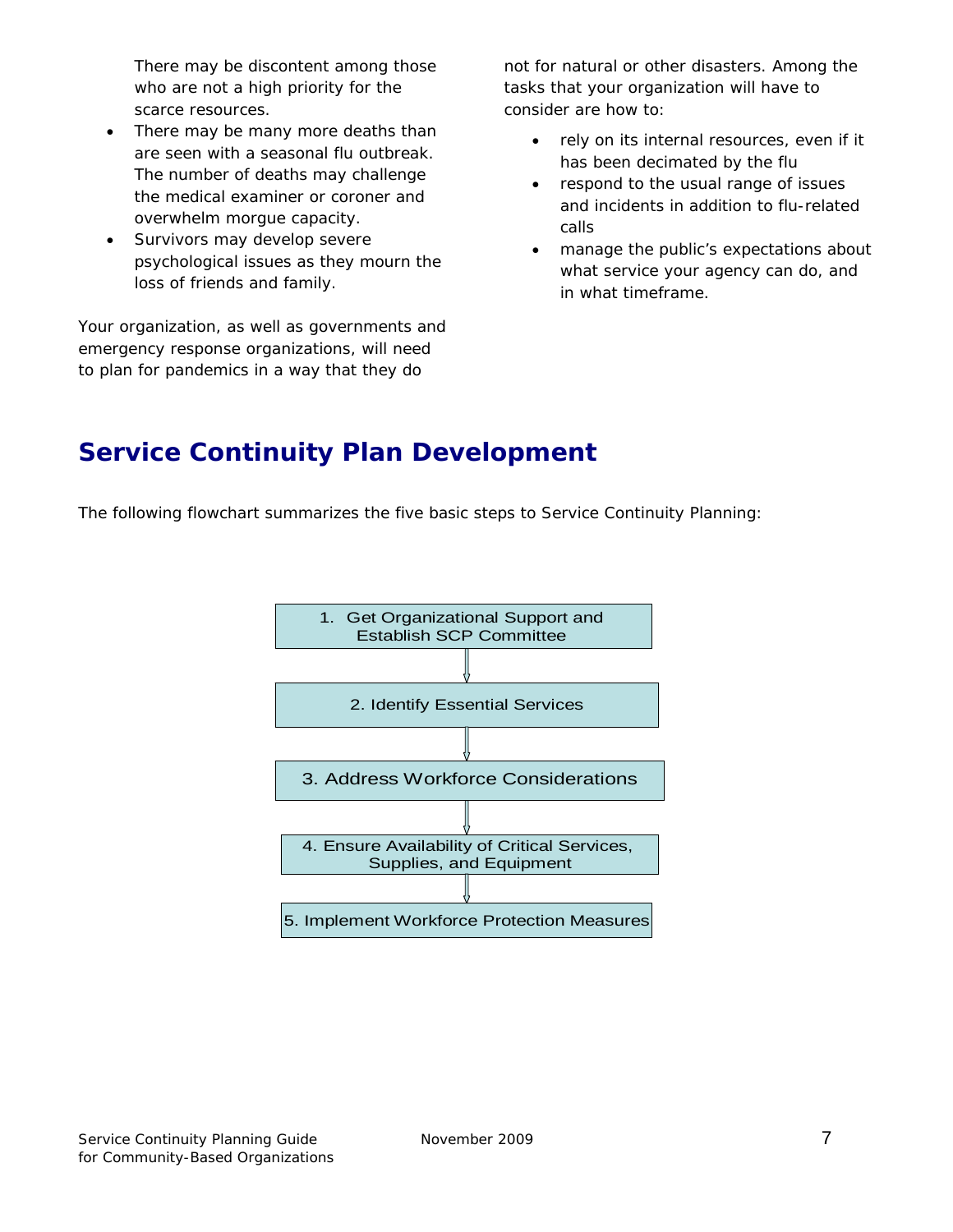## *STEP 1 - Get Broad Organizational Support and Establish Service Continuity Planning Committee*

*Scenario 1: Reports of a virulent new strain of seasonal flu have been reported in Mexico. Several deaths have occurred. The Vancouver Island Health Authority announces a possible impact on Vancouver Island, since the spread is predicted to move into Canada. I have been delaying the development of a Service Continuity Plan for my Community-Based organization. What is the first step to developing a SCP to prepare for such an event?* 

#### *Governance and Leadership Support for Service Continuity Plan*

You must obtain the visible support and involvement of your organization's executive, governance, and service leadership in order to launch a SCP project. The leadership must understand the reasons for the Service Continuity Plan and the benefit that the organization will obtain from it. You may need to present a written justification to your Board. Focus the justification on the importance of having a plan that will allow your organization to continue to meet its mission, in spite of any interruption to your business. When the governance leadership have given their support and commitment to the SCP project, let all members of your organization know that the Service Continuity Planning project is a high priority for the senior and program management. The leadership should visibly support the SCP manager by endorsing a service continuity policy statement.

#### *Establishing the Service Continuity Planning Committee*

The next important aspect of launching the project is to establish an effective planning committee. Since creating a good Service Continuity Planning Committee involves all of your organization's services, your team should represent all of the critical services within your organization. Thus, who should be on the

- $\Box$  Develop contingency plans for crisis communications
- $\Box$  Determine the staff necessary for each responsibility within your Community-based Organization.
- **Establish a Service** Continuity Planning Committee

committee depends on your organization's operations, size, structure and resources. You might consider representatives from the following services on the team:

| • Human Resources        | $\bullet$ Program    |
|--------------------------|----------------------|
| ШT                       | • Fund Development   |
| • General Office         | • Communications     |
| • Facilities/Maintenance | • Accounting/Finance |
| • Security               | Management           |
| Legal                    | Training             |
|                          |                      |

In addition, a Service Continuity Planning manager should clearly be designated and known to all staff as the lead person within the agency to help develop, implement, and monitor the Service Continuity Plan.

#### *Gathering Reliable Information*

Gathering reliable and updated pandemic information and other public health advisories from provincial and local health departments, emergency management agencies, Public Health Agency of Canada, etc. is essential to emphasize the importance of creating a plan. Make information available to staff within your organization, your clients, and others. Distributing information about pandemic awareness and the importance of a preparedness and response plan for your organization will empower the SPC Committee.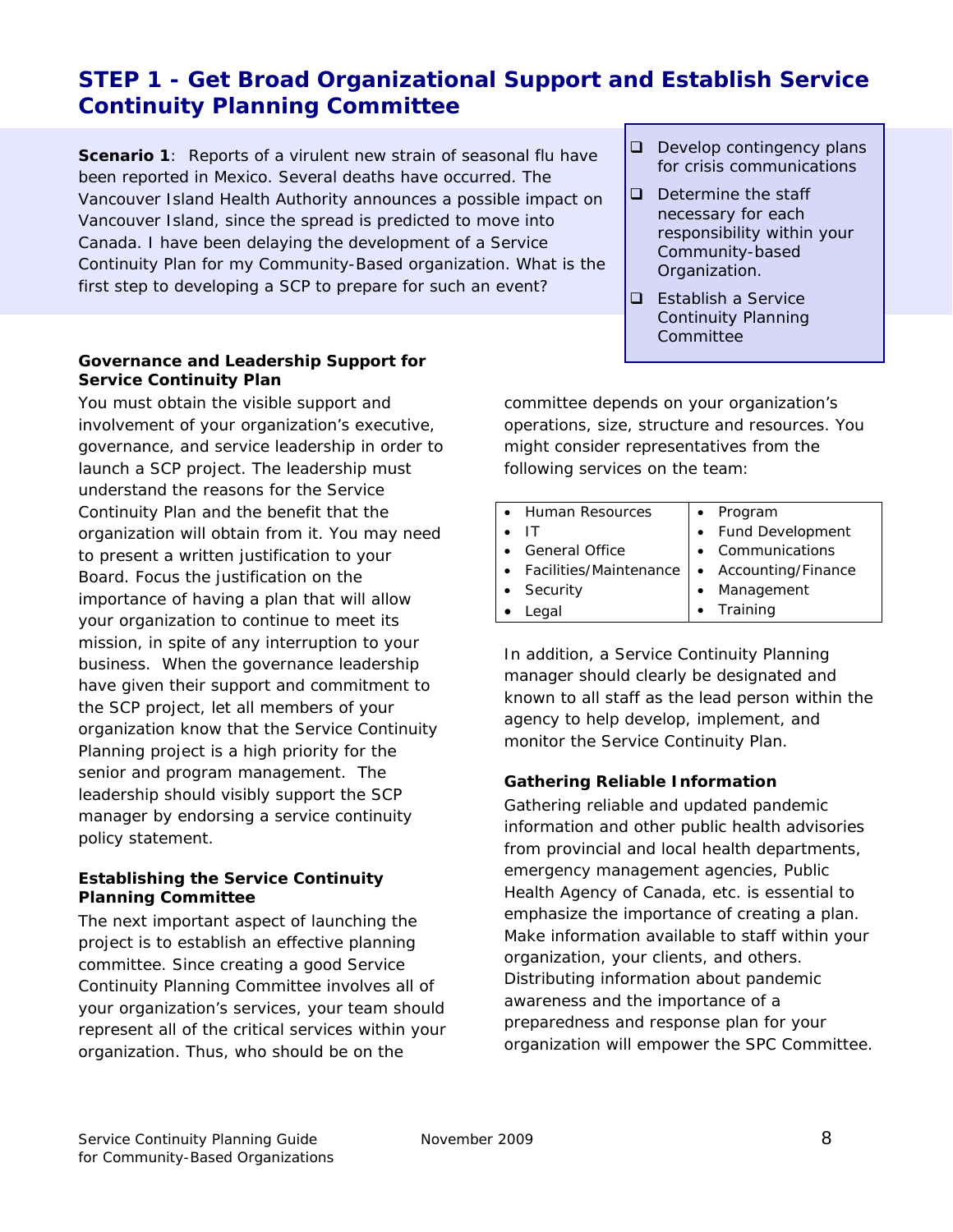## **Service Continuity Plan Contact Person**

The following person is delegated the primary responsibility for leadership and direction of the Service Continuity Plan and will serve as the agency spokesperson in case of an interruption.

| Name (Primary SCP Manager)                 | Position                                                                                   |
|--------------------------------------------|--------------------------------------------------------------------------------------------|
|                                            |                                                                                            |
| Work Phone                                 | Cell Phone                                                                                 |
| Home Phone                                 | E-mail Address                                                                             |
|                                            | If the primary person is unable to serve, the person below will assume this responsibility |
|                                            |                                                                                            |
|                                            | Position                                                                                   |
| Name (Secondary SCP Manager)<br>Work Phone | Cell Phone                                                                                 |

### **Pandemic Influenza Planning Committee Members**

| Team Member        | Title |
|--------------------|-------|
| Team Member        | Title |
| Team Member        | Title |
| Team Member        | Title |
| Team Member        | Title |
| Team Member        | Title |
| <b>Team Member</b> | Title |
| Team Member        | Title |
| <b>Team Member</b> | Title |

\_\_\_\_\_\_\_\_\_\_\_\_\_\_\_\_\_\_\_\_\_\_\_\_\_\_\_\_\_\_\_\_ \_\_\_\_\_\_\_\_\_\_\_\_\_\_\_\_\_\_\_\_\_\_\_\_\_\_\_\_\_\_\_\_\_\_\_\_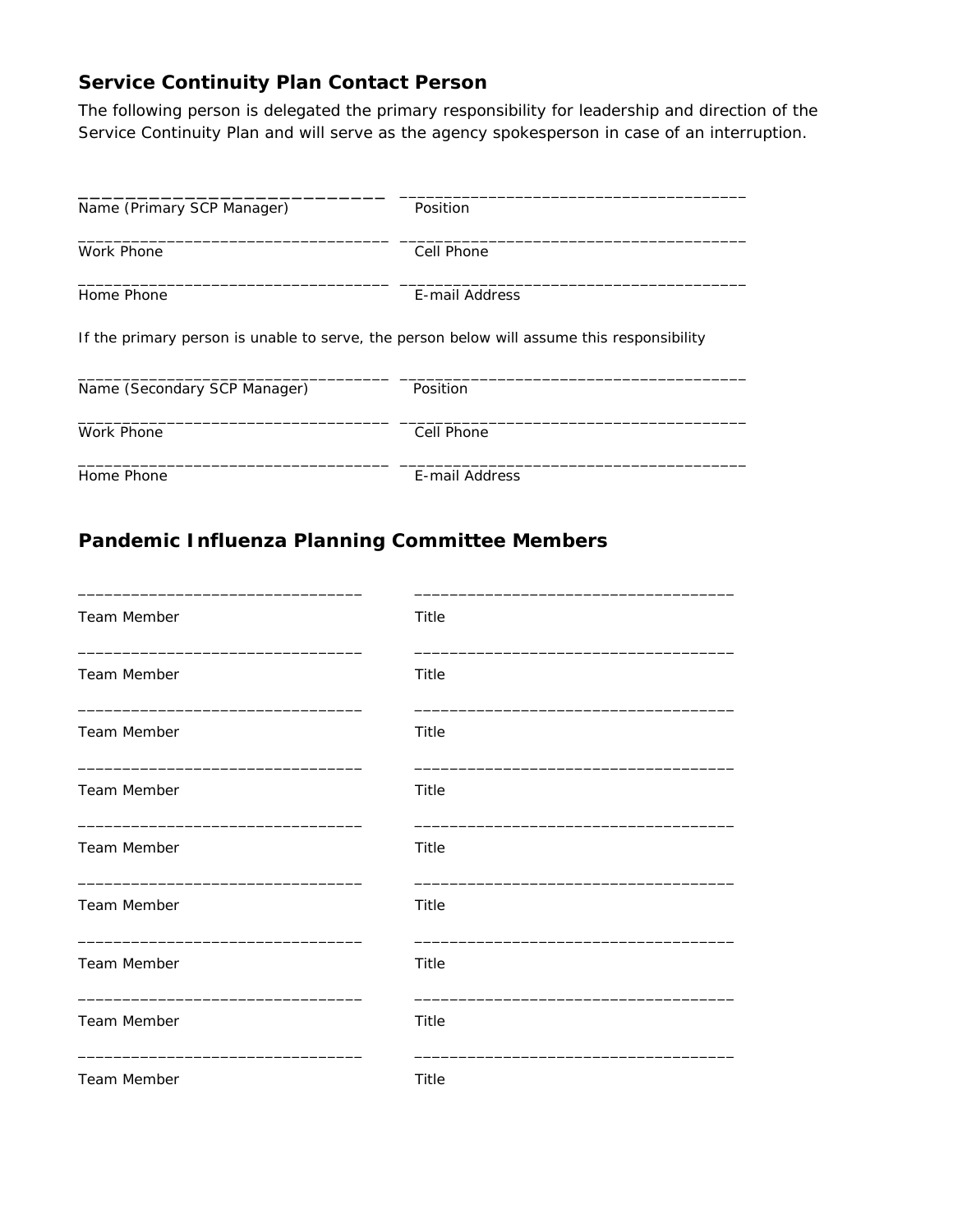## *STEP 2: Identify Essential Services*

*Scenario 2: The pandemic has reached Vancouver Island, but with limited impact. Two of your staff became ill for a few days. The Public Health Agency of Canada reports that the present flu has similar characteristics to the 1918 flu. Another wave is expected. The Board has endorsed Service Continuity Planning; the Committee has been formed; but members have been busy on other pressing matters. How can the Service Continuity Planning committee focus their limited time on the needs of greatest importance?* 

- **Implement Workforce** Protection Measures
- **Q** Identify Essential **Services**
- □ Share information about pandemic preparedness with other organizations

#### *Identification of Services*

Step 2 in assuring the continued delivery of mission-critical services in the event of a service interruption is to identify what services your voluntary sector organization delivers, to identify the client groups that receive these services, and to rank each service in terms of its priority. Essential services are those that must be completed in order for the organization to remain operational throughout the event. Services are critical because:

- service recipients are vulnerable
- services generate a significant portion of the organization's income

#### **Services Delivered**

• organizations may be obligated to provide the services due to contractual or legal agreements

One method of identifying the mission-critical services is to ask: "What is it that my organization does that is of the largest benefit to the community and best serves my organization's mission?" In the event of a service interruption, the survival of the organization may depend on being able to continue the delivery of these services.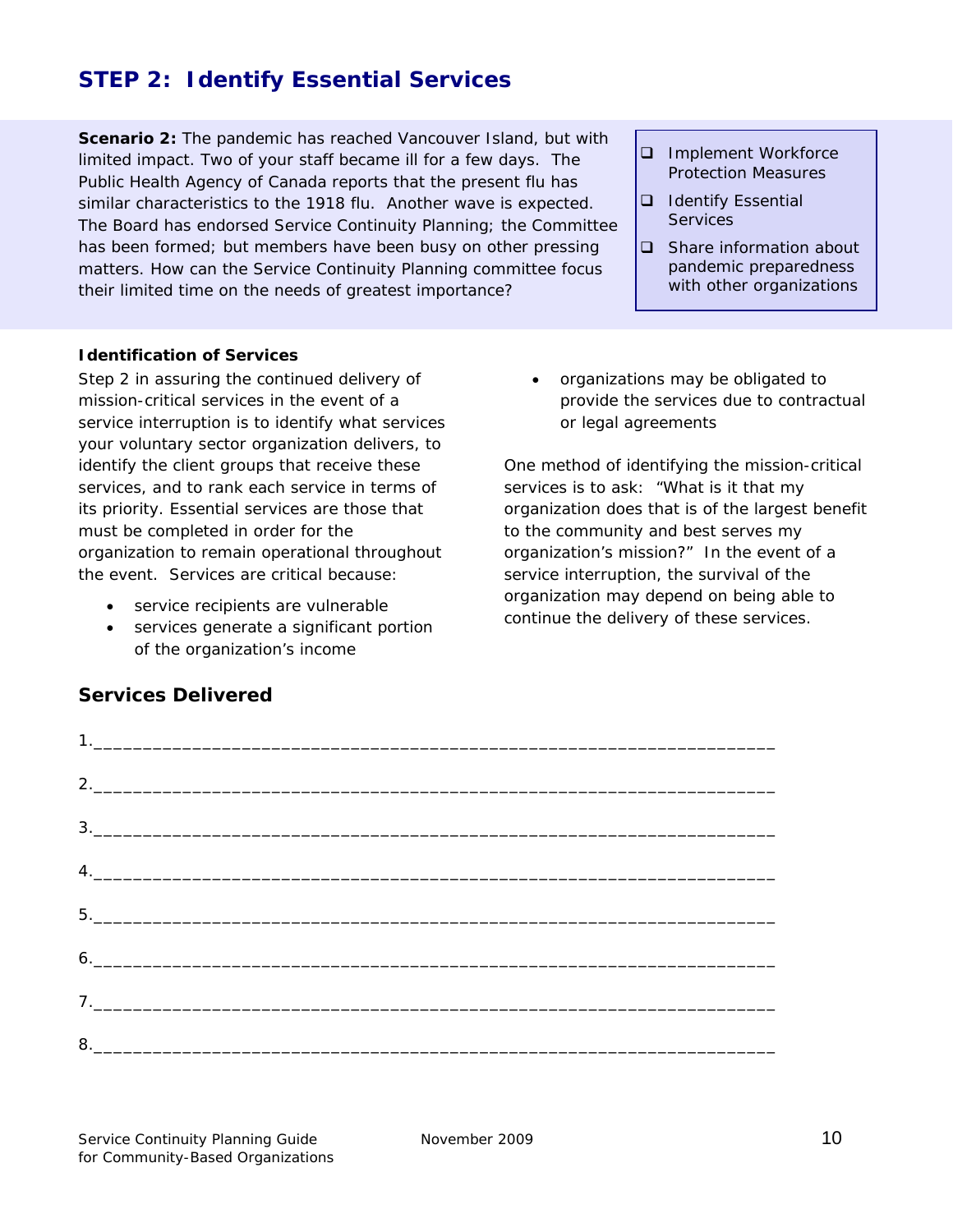#### *Analysis of Essential Services*

The following exercise will help you to make difficult decisions to ensure your organization will survive a disruption to services. It also shows the need to focus resources to maintain critical services.

#### *Maximum Acceptable Downtime*

Determining the maximum acceptable downtime for each service the organization delivers is important. Maximum Acceptable Downtime is the longest period of time estimated between the onset of a disruption event to the resumption of critical services. It is the maximum amount of time that a service or function can be unavailable before its loss will compromise your agency's activities and objectives. It is the timeframe during which a recovery of the service should occur.

Estimating Maximum Acceptable Downtime for a service is a more objective measure than trying to rank services as: vital, critical, important, necessary, etc. Determining each service's maximum acceptable downtime will help isolate which services need to be restored first in the event of a service interruption.

- 1. List the most critical activities and services for your agency.
- 2. Ask "How long can we or the community be without the service?"
- 3. Try to estimate the maximum acceptable downtime for each service. (i.e. 12 hrs, 24 hrs, 3 days, one week, one month, 2 months)

| <b>Critical Service to Clients</b> | <b>Maximum Acceptable</b><br>Downtime |
|------------------------------------|---------------------------------------|
| 1.                                 |                                       |
| 2.                                 |                                       |
| 3.                                 |                                       |
| 4.                                 |                                       |
| 5.                                 |                                       |
| 6.                                 |                                       |
| 7.                                 |                                       |
| 8.                                 |                                       |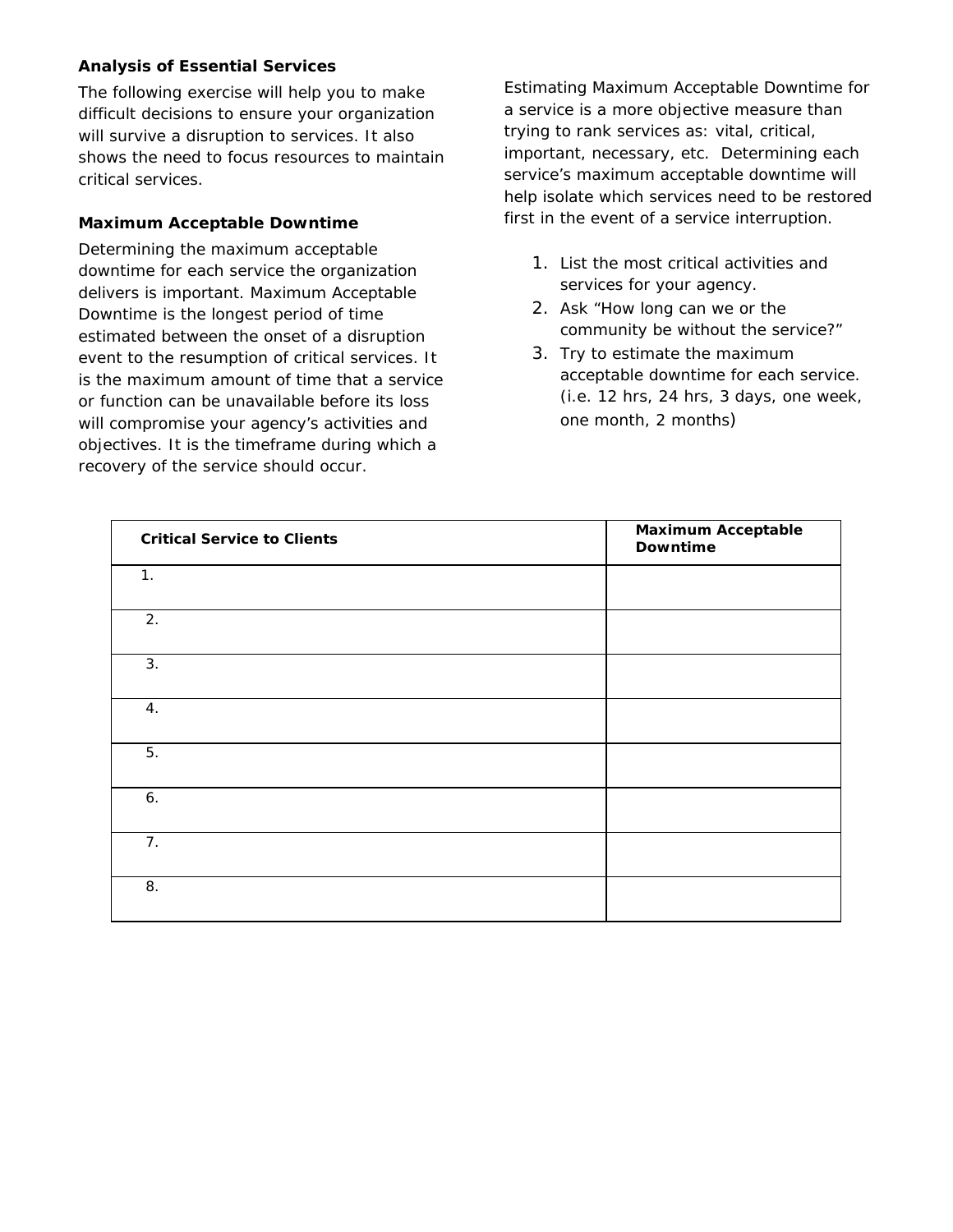#### *Support Functions Required to Maintain Critical Services*

The following table will assist in prioritizing the support functions necessary to maintain the most critical services within your agency. Check the timeframe that the support function can be interrupted.

| <b>Essential Functional</b><br><b>Support Required</b> | $<$ 24 hrs $ $ | 48 hrs | 72 hrs |  | 1 week $ 2$ weeks 1 month $ >1$ | month |
|--------------------------------------------------------|----------------|--------|--------|--|---------------------------------|-------|
| Staff                                                  |                |        |        |  |                                 |       |
| <b>Information Technology</b>                          |                |        |        |  |                                 |       |
| <b>Critical Records</b>                                |                |        |        |  |                                 |       |
| Internet                                               |                |        |        |  |                                 |       |
| Facilities                                             |                |        |        |  |                                 |       |
| Communication                                          |                |        |        |  |                                 |       |
| Transportation                                         |                |        |        |  |                                 |       |
| Equipment                                              |                |        |        |  |                                 |       |
| Furnishings                                            |                |        |        |  |                                 |       |
| Supplies                                               |                |        |        |  |                                 |       |
| Vendors                                                |                |        |        |  |                                 |       |
| (other)                                                |                |        |        |  |                                 |       |
|                                                        |                |        |        |  |                                 |       |
|                                                        |                |        |        |  |                                 |       |
|                                                        |                |        |        |  |                                 |       |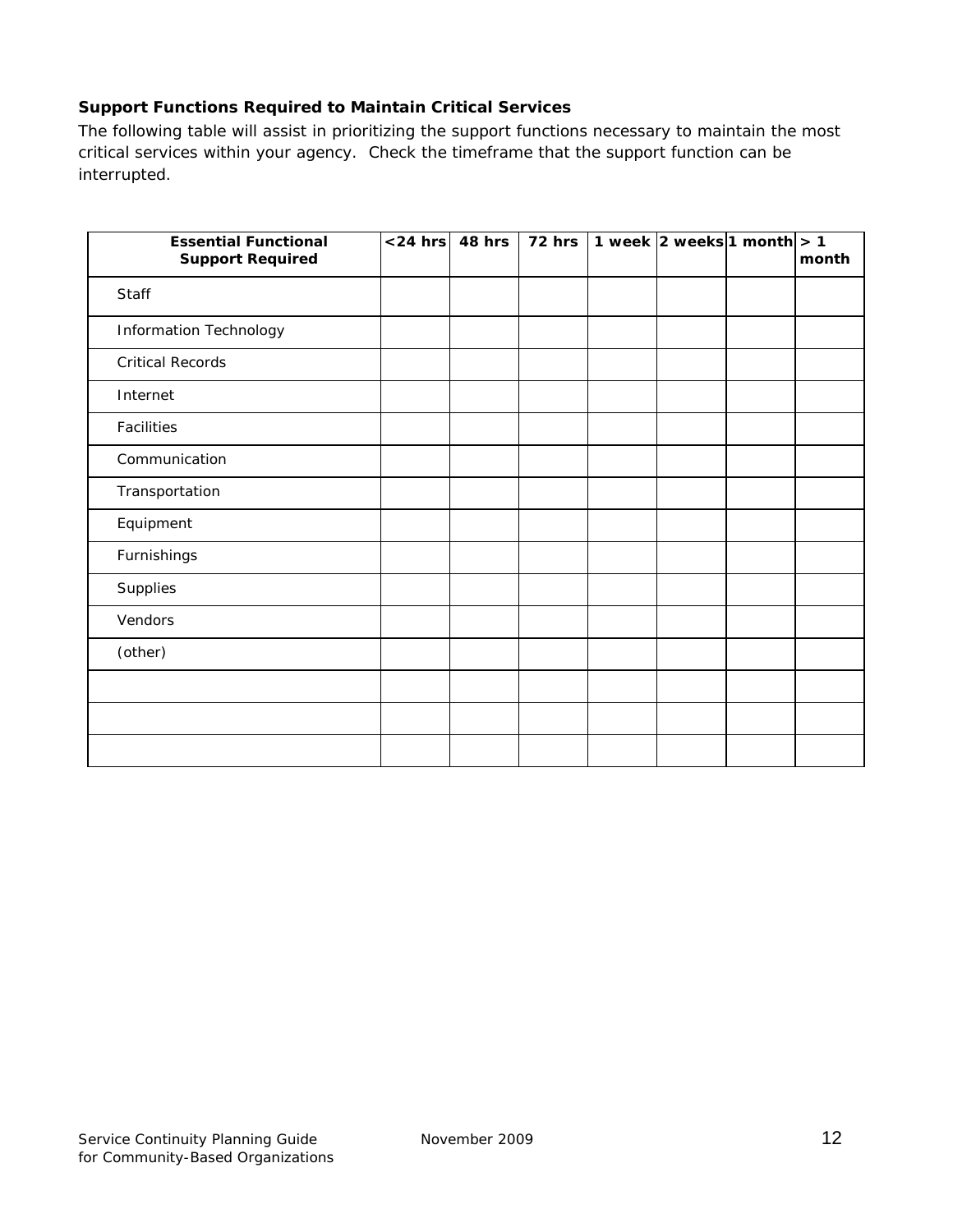#### *Critical Records to Support Essential Services*

Vital records are those records and databases that are required to support the performance of the organization's essential functions, although not all records that are used day to day will be vital during a pandemic. Identify only those records that are vital. After identifying essential functions and determining how they will be accomplished, determine:

- how the records will be accessed if the workforce is dispersed
- whether the records will require updating and how that will occur
- whether differences in versions (i.e. software compatibility) could be a challenge
- whether it is possible to recover records that are lost if personnel movement is restricted or transportation is disrupted

| <b>Critical Records</b> |
|-------------------------|
|                         |

*(List in order of importance)* 

| <b>Description of Information</b> | Media |            | <b>Manager of</b><br>information | Alternate<br><b>Staff</b> |
|-----------------------------------|-------|------------|----------------------------------|---------------------------|
|                                   | Paper | Electronic |                                  |                           |
|                                   |       |            |                                  |                           |
|                                   |       |            |                                  |                           |
|                                   |       |            |                                  |                           |
|                                   |       |            |                                  |                           |
|                                   |       |            |                                  |                           |
|                                   |       |            |                                  |                           |
|                                   |       |            |                                  |                           |
|                                   |       |            |                                  |                           |
|                                   |       |            |                                  |                           |
|                                   |       |            |                                  |                           |
|                                   |       |            |                                  |                           |
|                                   |       |            |                                  |                           |
|                                   |       |            |                                  |                           |
|                                   |       |            |                                  |                           |
|                                   |       |            |                                  |                           |
|                                   |       |            |                                  |                           |

| Date:<br>. |  |
|------------|--|
|------------|--|

By: \_\_\_\_\_\_\_\_\_\_\_\_\_\_\_\_\_\_\_\_\_\_\_\_\_\_

Scheduled update: \_\_\_\_\_\_\_\_\_\_\_\_\_\_\_\_\_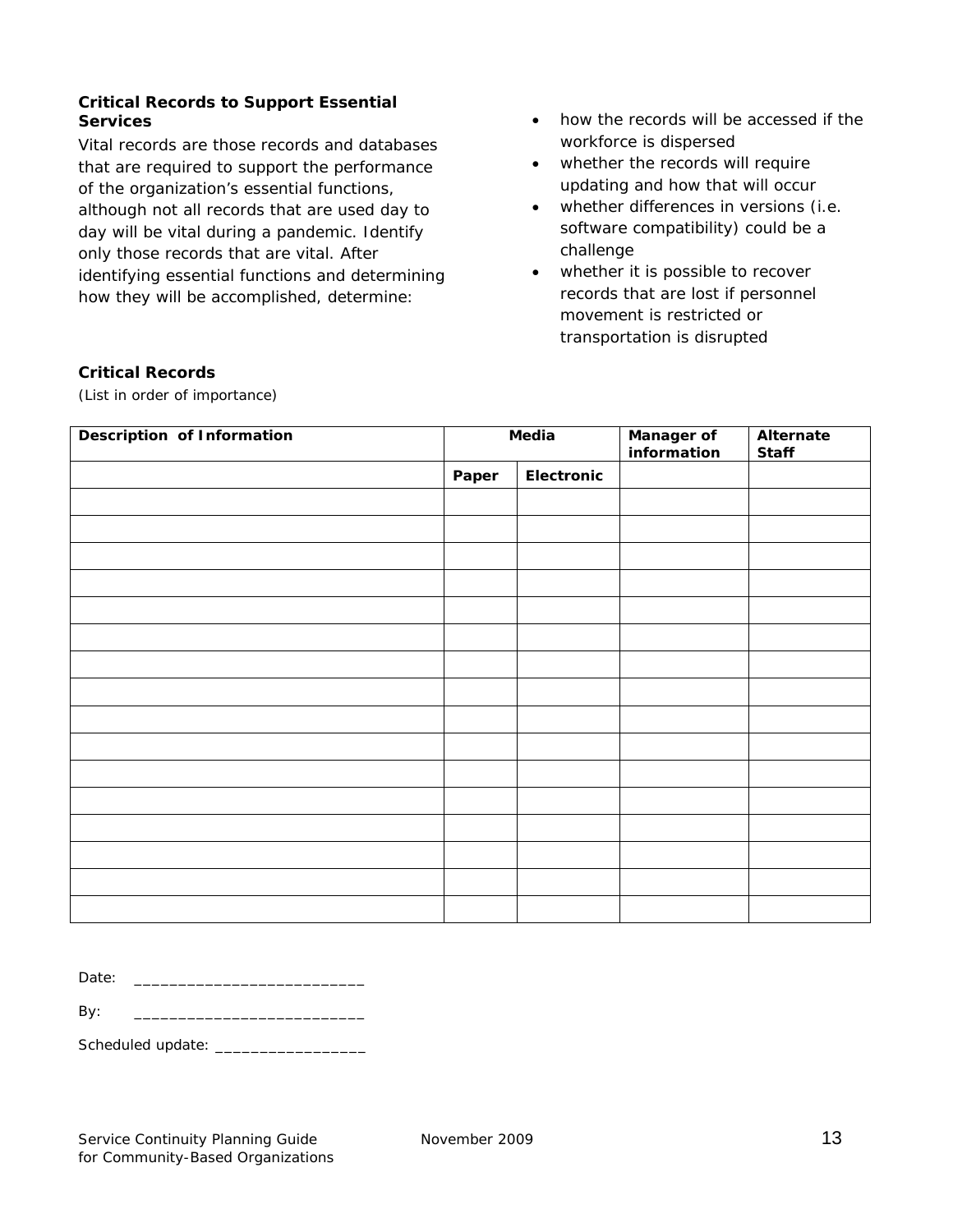## *STEP 3: Address Workforce Considerations*

*Scenario 3: The probability of a second wave of the pandemic flu seems likely, according to reports. The mission-critical services of your agency have been documented. What should the Service Continuity Planning committee consider to ensure that enough trained workers are available to deliver critical services?* 

#### *Workforce Planning Assumptions*

Once sustained person-to-person transmission begins, pandemic influenza may spread rapidly. The Canadian Center for Disease Control planning assumptions for workforce impacts from a pandemic are as follows:

- The clinical disease attack rate will likely be 30 percent or higher in the overall population throughout the first or second wave of the pandemic influenza.
- Rates of absenteeism will depend on the severity of the influenza pandemic. In a severe influenza pandemic, absenteeism attributable to illness, the need to care for ill family members, and fear of infection may range from 20 to 40 percent.
- Pandemic waves may last from 6 to 12 weeks in affected communities.
- Multiple waves (periods where community outbreaks strike across the country) will likely occur with each lasting 2 to 3 months, and waves will recur every 6 to 18 months for several years.

#### *Staffing Plan*

After identifying critical service functions, it is necessary to identify what staffing resources and alternatives exist to maintain your operation with a 20 to 40% reduction in staffing level. This percentage estimates impact in the entire community. However, within certain organizations, especially a small CBO, the staff level reduction may approach 100%, due to

□ Share pandemic preparedness information with members of the community

- Address Workforce Considerations
- **Implement Workforce** Protection Measures

very limited depth of staff or volunteers. The staffing plan helps:

- identify the minimum staffing levels needed to maintain the services in a pandemic situation by priority
- identify and consider various temporary alternatives and sources for maintaining staffing levels and essential/core services

#### *Survey Staff Skills*

It is important to identify those staff members who may be able to fill in or assist in the completion of essential services. Although employees may not currently be assigned to tasks related to the essential services, their previous work experience or particular skills sets may allow them to complete these functions. For each essential service, create a list of all staff or other resources that could be cross-trained to perform the required tasks.

#### *Cross-training Staff*

After identifying the essential service functions that must be performed in your organization over a minimum of 6 to 12 weeks:

- identify all staff that could perform those critical service functions
- identify all staff that has been crosstrained on the critical service functions
- note people that have moved to other roles within the organization, or have recently retired, who could return to perform essential service functions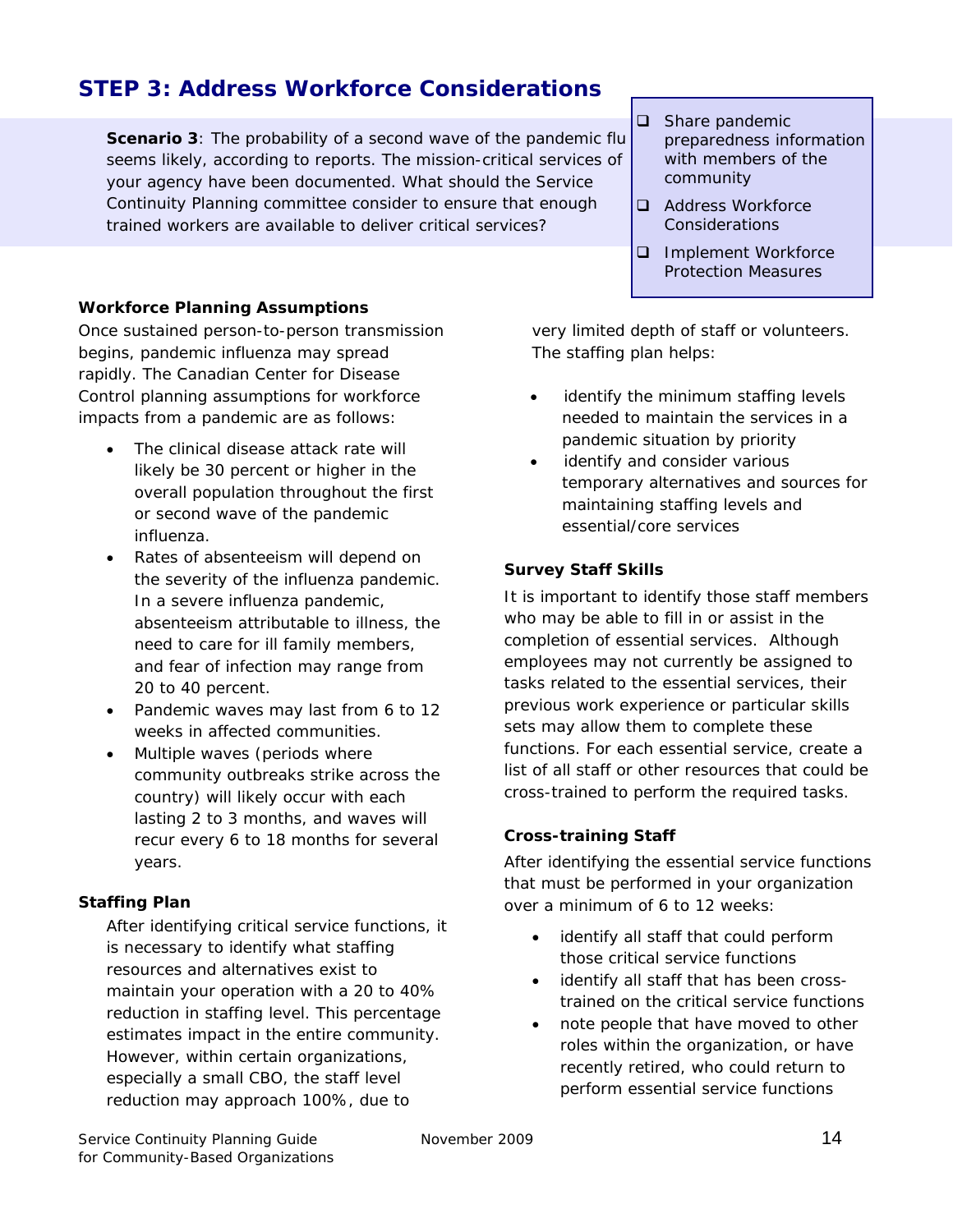- consider whether temporary staff from another agency could be called in to perform essential functions
- identify the functions that volunteers may assist with on a temporary basis

#### *Delegation of Decision-Making Authority*

A pandemic influenza strikes personnel indiscriminately. To ensure continued operations, your organization may need to delegate the authority to make policy and operational decisions. A delegation of authority:

- identifies who is authorized to act on behalf of the organization's head or other officials for specified purposes
- ensures that designated individuals have the legal authorities to carry out delegated duties

#### *Order of Leadership Succession*

An order of succession in an agency transfers a clear line of leadership to enable an orderly and predefined transition of management in the event of the principal's death or incapacity. The successor acts on behalf of and exercises the authorities of the principal. Ideally, orders of succession should be at least "three deep" for continuity purposes. In a

**Staff Requirement for Critical Functions** 

pandemic, it may be preferable to develop orders of succession that are deeper, with one successor designated in another geographic area.

#### *Review Personnel Policies and Procedures*

As part of your pre-pandemic planning, you should review your personnel policies including:

- leave to support ill workers and their ill family members
- assistance for those without leave
- fitness-for-duty certification to return to work
- work- and non-work-related travel to infected areas
- quarantine personnel after returning from infected areas
- sending ill employees home who pose a direct threat in the workplace
- sequestering staff
- overtime policies
- working alone or in isolation
- union agreements
- worker protection while delivering services

| <b>Critical Function or Activity</b> | Current<br><b>Staff</b><br><b>Numbers</b> | <b>Minimum</b><br><b>Staff</b><br>normally<br>required | Pandemic<br><b>Staff</b><br>Reduction<br>(up to 40%) | Potential<br>Pandemic<br><b>Staff</b><br>Shortfall |
|--------------------------------------|-------------------------------------------|--------------------------------------------------------|------------------------------------------------------|----------------------------------------------------|
| 1.                                   |                                           |                                                        |                                                      |                                                    |
| 2.                                   |                                           |                                                        |                                                      |                                                    |
| 3.                                   |                                           |                                                        |                                                      |                                                    |
| 4.                                   |                                           |                                                        |                                                      |                                                    |
| 5.                                   |                                           |                                                        |                                                      |                                                    |
| 6.                                   |                                           |                                                        |                                                      |                                                    |
| 7.                                   |                                           |                                                        |                                                      |                                                    |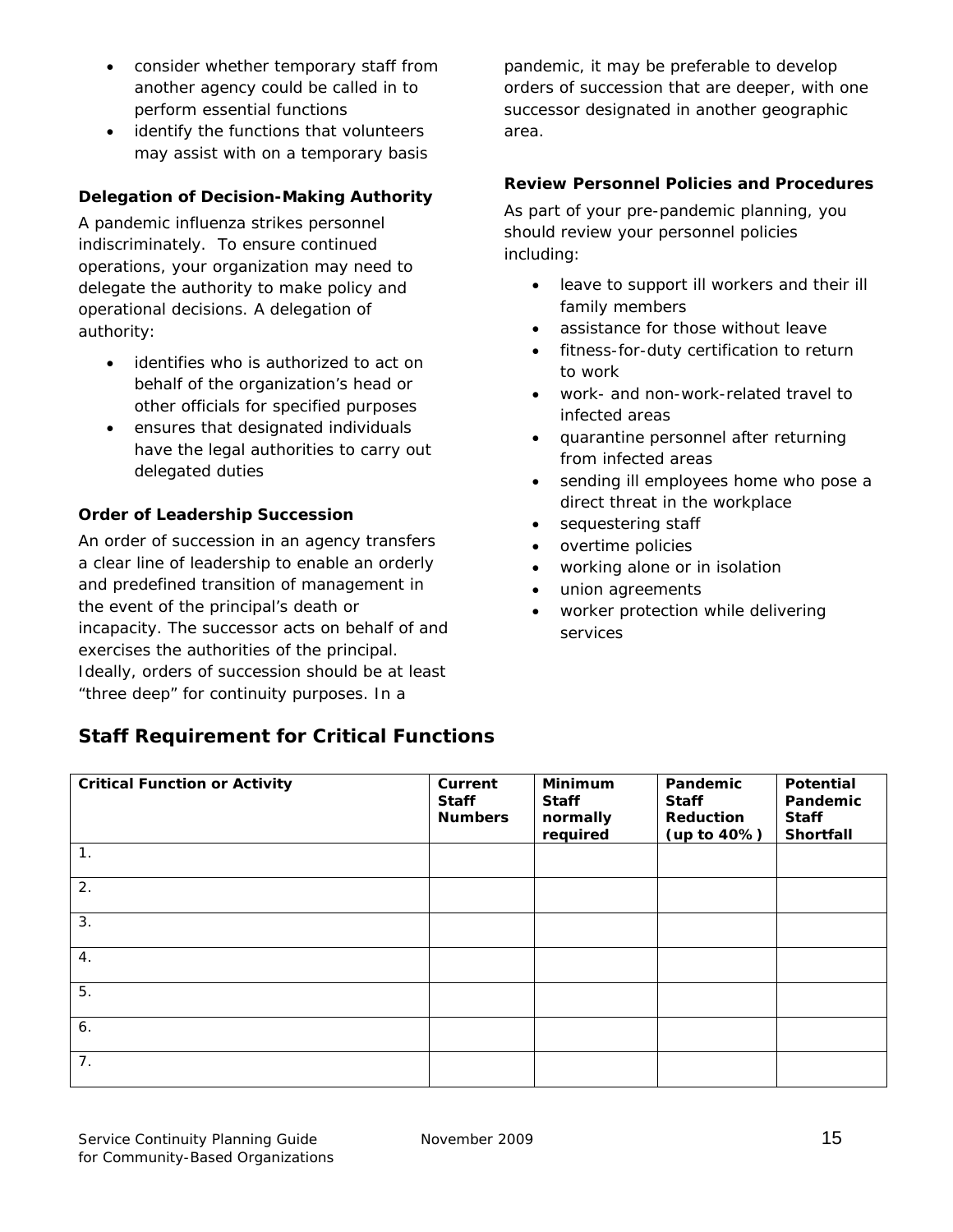#### **Identification of Essential Staff**

*(Duplicate form as necessary)* 

1. Name of Essential Function:

2. What would be the impact if this function was disrupted over an extended period of time?

\_\_\_\_\_\_\_\_\_\_\_\_\_\_\_\_\_\_\_\_\_\_\_\_\_\_\_\_\_\_\_\_\_\_\_\_\_\_\_\_\_\_\_\_\_\_\_\_\_\_\_\_\_\_\_\_\_\_\_\_\_\_\_

\_\_\_\_\_\_\_\_\_\_\_\_\_\_\_\_\_\_\_\_\_\_\_\_\_\_\_\_\_\_\_\_\_\_\_\_\_\_\_\_\_\_\_\_\_\_\_\_\_\_\_\_\_\_\_\_\_\_\_\_\_\_\_

3. Personnel who can perform of this function, followed by back-up personnel who have been trained or crosstrained to perform this function:

| Name | (principal) | Position |  |
|------|-------------|----------|--|
| Name | (back-up)   | Position |  |
| Name | (back-up)   | Position |  |
| Name |             | Position |  |

4. List any additional needs and opportunities to cross-train staff and volunteers to perform this critical function.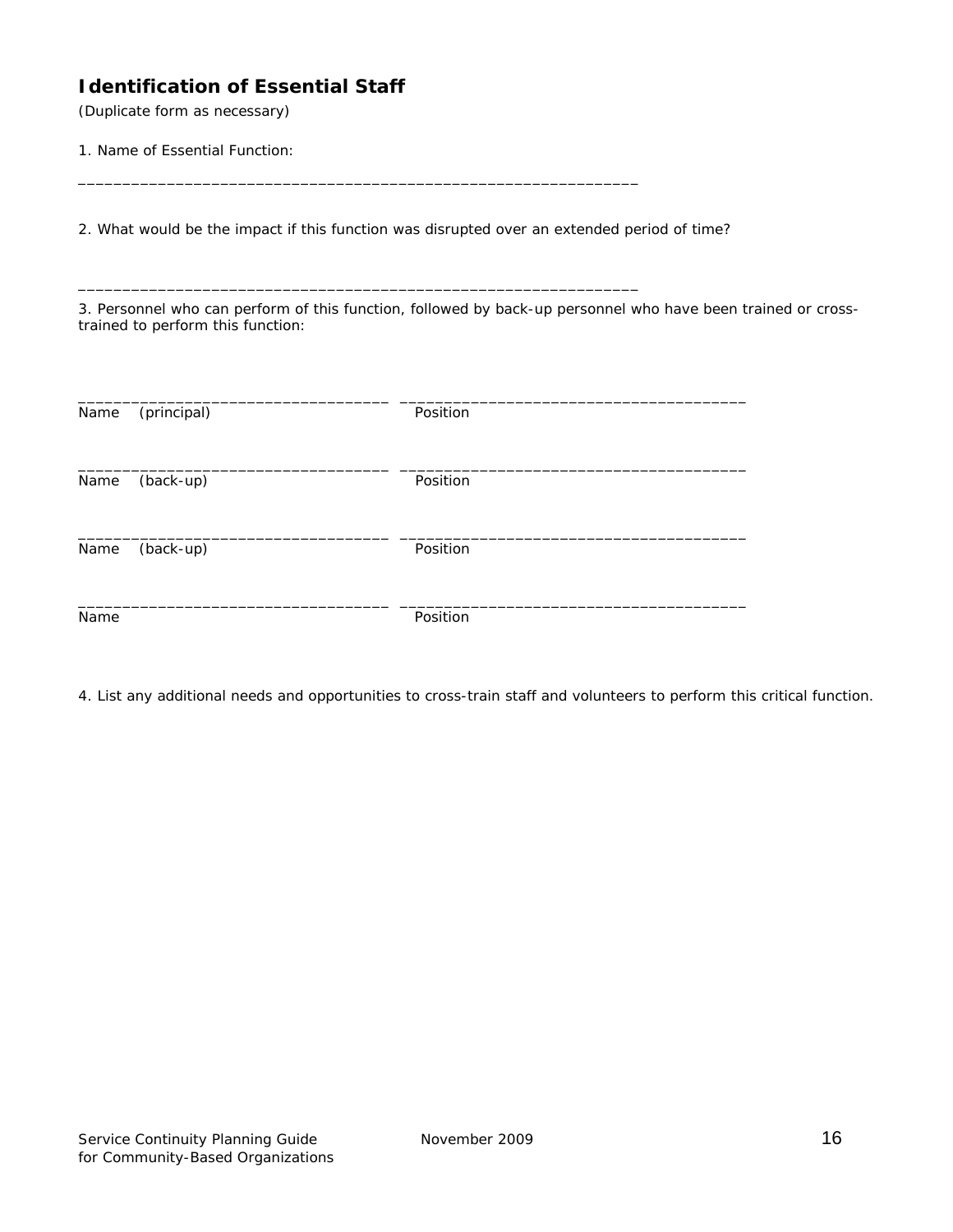## *STEP 4: Ensure Availability of Critical Services, Supplies and Equipment*

*Scenario 4: The second wave of the pandemic flu has hit the southern hemisphere populations (i.e. Australia, New Zealand) during their winter season. Illness and hospitalizations have spiked, although very few deaths have been reported. The World Health Organization predicts that the virus will spread seasonally to the northern hemisphere, and has declared a Phase 5 pandemic. The Service Continuity Plan has determined the essential functions and workforce considerations. What can the organization do to safeguard the services, supplies and equipment it depends on?* 

After identifying essential functions and internal staff to perform them, what alternatives may need to be developed? Can assurances be made of the availability of external services, supplies, equipment, and communications? Will additional protective measures be required?

#### *Strengthen Interdependencies*

Interdependencies refer to the interrelationship among critical infrastructure sectors. During an outbreak, lack of personnel in one sector may affect all interrelated sectors. Critical linkages may include:

- services or supplies (e.g., energy, water, banking, etc.) that you need in order to provide essential services
- cyber networks and communication infrastructure that transmit information required to operate your essential services
- other agencies with which your network may partner or enter into assistance agreements

#### *Obtaining Needed Supplies and Services*

Organizations that depend on a national supply chain may find themselves without the necessary materials, supplies, and workforce because other communities across the country may still be affected by an outbreak. It is important to talk with suppliers and service vendors about their pandemic planning. Find

- $\Box$  Ensure availability of critical services, supplies and equipment
- $\Box$  Identify clients with special needs
- **Q** Address workforce considerations

out how they intend to support their customers and where they feel their limits are.

#### *Building an Inventory of Critical Supplies*

The impacts of a pandemic could seriously interrupt your supply chain, so it is important to coordinate with suppliers ahead of time to ensure you can obtain essential items. Stock enough supplies for the first wave, if possible. Stocking supplies for the anticipated 6 to 12 week first wave will need to be covered in the organization's budget and may require some persuasion. Ensure that supplies are staged and available at each worksite. Staging may be a complex task. Build a "trigger" into the planning process so that essential personnel have a definite point at which they will order the supplies. In addition, you may need to plan for security to protect your inventory.

#### *Maintaining Equipment and Systems*

Develop contingency plans for equipment and systems that:

- identifies the systems or equipment required to provide essential services
- allows for the repair of failed primary and supporting equipment with a reduced workforce and potential supply shortages
- prioritizes those systems and equipment that require regular maintenance (e.g. vehicles, cyber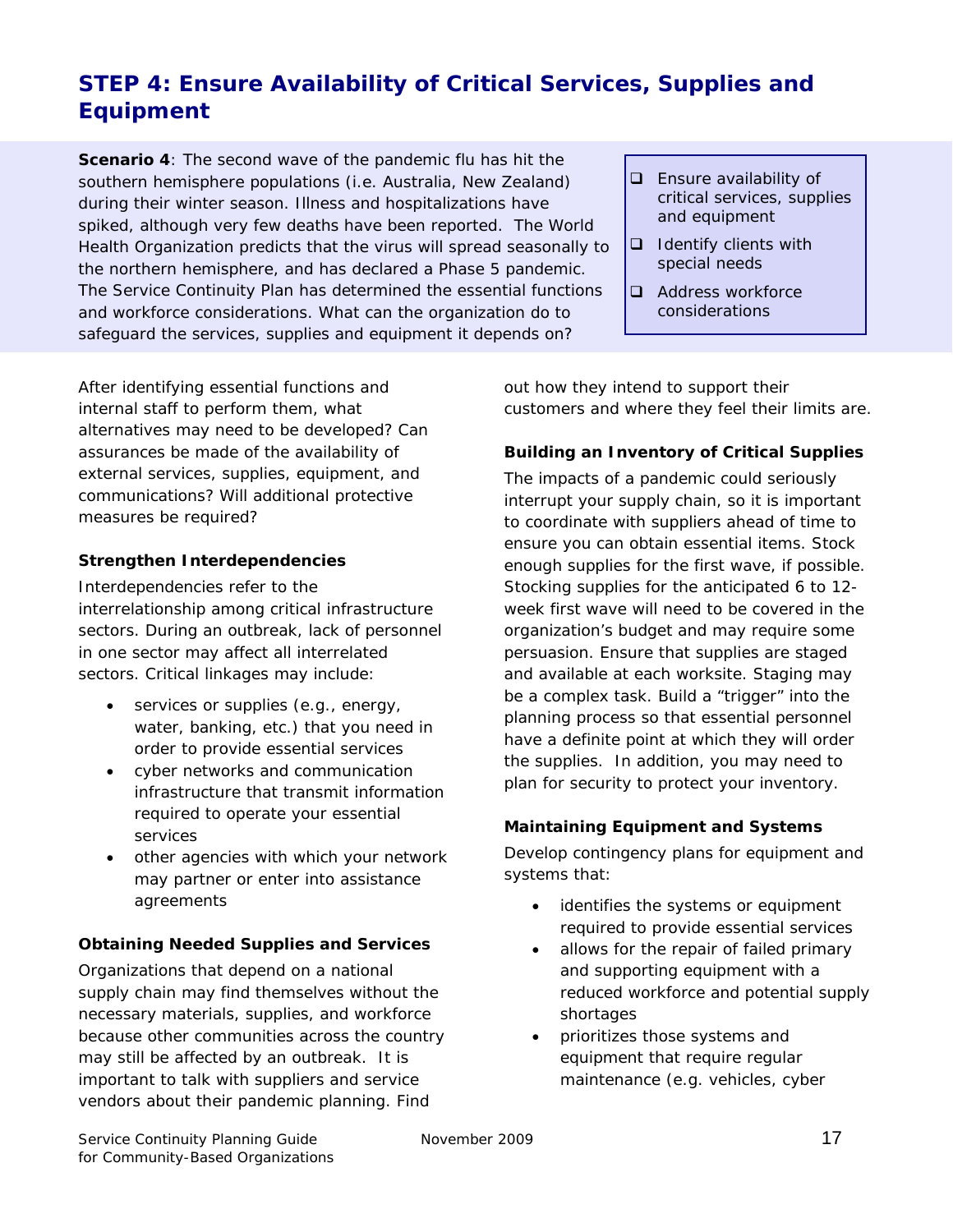systems) in order to be ready in an emergency situation

• arranges for replacement parts or systems for all essential equipment onsite or locally

#### *Meeting Communications Needs*

Effective communications systems will be imperative during a pandemic. Personnel movement may be restricted and transportation systems may be disrupted. Communication, whether internal or external to the organizations, may become more difficult. Emergency communications systems must support connectivity, under all conditions among key leadership, internal elements, other agencies, critical customers, and the public. Each organization and the entire

jurisdiction should review its communications plan to determine if:

- personnel will be able to communicate effectively with other organization's personnel and with external customers even if they are dispersed to different locations
- contingency plans have been developed in case communications fail and vendor support is unavailable

#### *Communicating with Personnel*

It may be appropriate to establish hotlines, web postings, and/or telephone trees to communicate to off-site employees in a consistent and timely fashion with information on agency status, service updates, and future actions.

#### *Sample Telephone Call Tree Procedure*

A telephone call tree is a series of telephone calls from one person to the next used to relay specific information. An established and exercised call-down protocol can be used during emergency situations, such as a flu pandemic, to deliver urgent information to and for communication purposes among members and staff.

This sample telephone call tree procedure is intended to be adapted for use by individual agencies, based on their own organizational structure. An alternate procedure is one person can be assigned to call each member within his or her department or section.

| Sample Telephone Call Tree Protocol |      |              |                          |                                          |                                    |  |
|-------------------------------------|------|--------------|--------------------------|------------------------------------------|------------------------------------|--|
| Position/Title                      | Name | Phone Number | Order of<br>Call<br>Down | Person<br><b>Initiating Call</b><br>Down | Person<br>Terminating<br>Call Down |  |
| Primary SCP<br>Manager              |      |              |                          | X                                        |                                    |  |
| Secondary<br><b>SCP Manager</b>     |      |              | 2                        |                                          |                                    |  |
| Staff A                             |      |              | 3                        |                                          |                                    |  |
| Staff B                             |      |              | 4                        |                                          |                                    |  |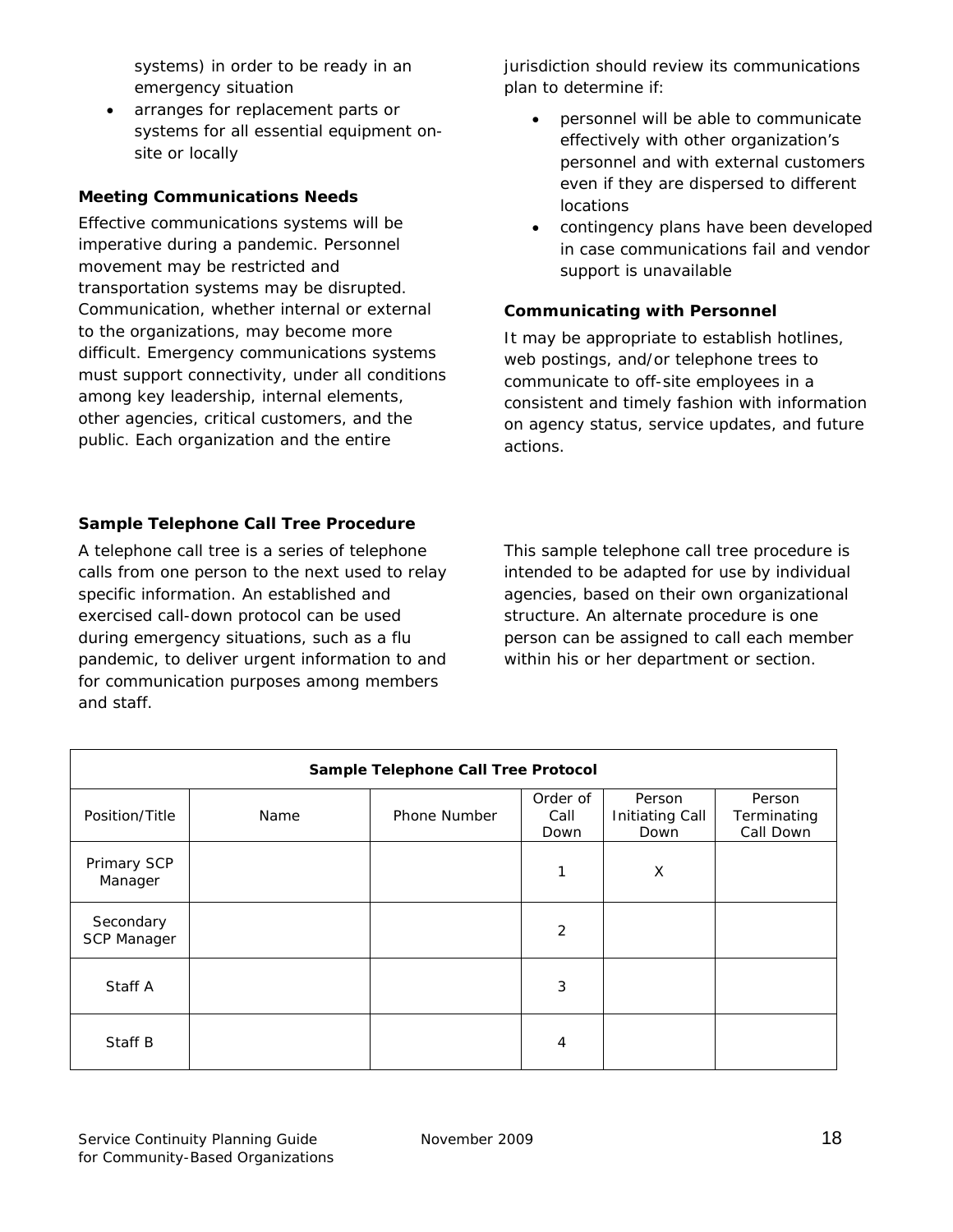| Sample Telephone Call Tree Protocol |  |  |   |  |   |
|-------------------------------------|--|--|---|--|---|
| Staff C                             |  |  | 5 |  |   |
| Staff D                             |  |  | 6 |  |   |
| Staff E                             |  |  |   |  | Х |

The last person on the telephone call tree list calls the first person (in this case, the primary pandemic flu manager) after receiving his/her call in order to confirm that the call down has been successfully completed.

#### *Communication with Key External Contacts*

Make a list of key external contacts. External agency contacts might include public health officials, emergency management agencies, key government agencies, local health-care agencies, disaster relief agencies, key social service agencies, etc. Keep this list updated and ensure that it can be accessed by multiple personnel, rather than in control of one or two staff that may become incapacitated.

| Agency        | <b>Contact Name</b> |
|---------------|---------------------|
| Phone         | E-mail Address      |
| Agency        | <b>Contact Name</b> |
| Phone         | E-mail Address      |
| <b>Agency</b> | <b>Contact Name</b> |
| Phone         | E-mail Address      |
| Agency        | <b>Contact Name</b> |
| Phone         | E-mail Address      |
| <b>Agency</b> | <b>Contact Name</b> |
| Phone         | E-mail Address      |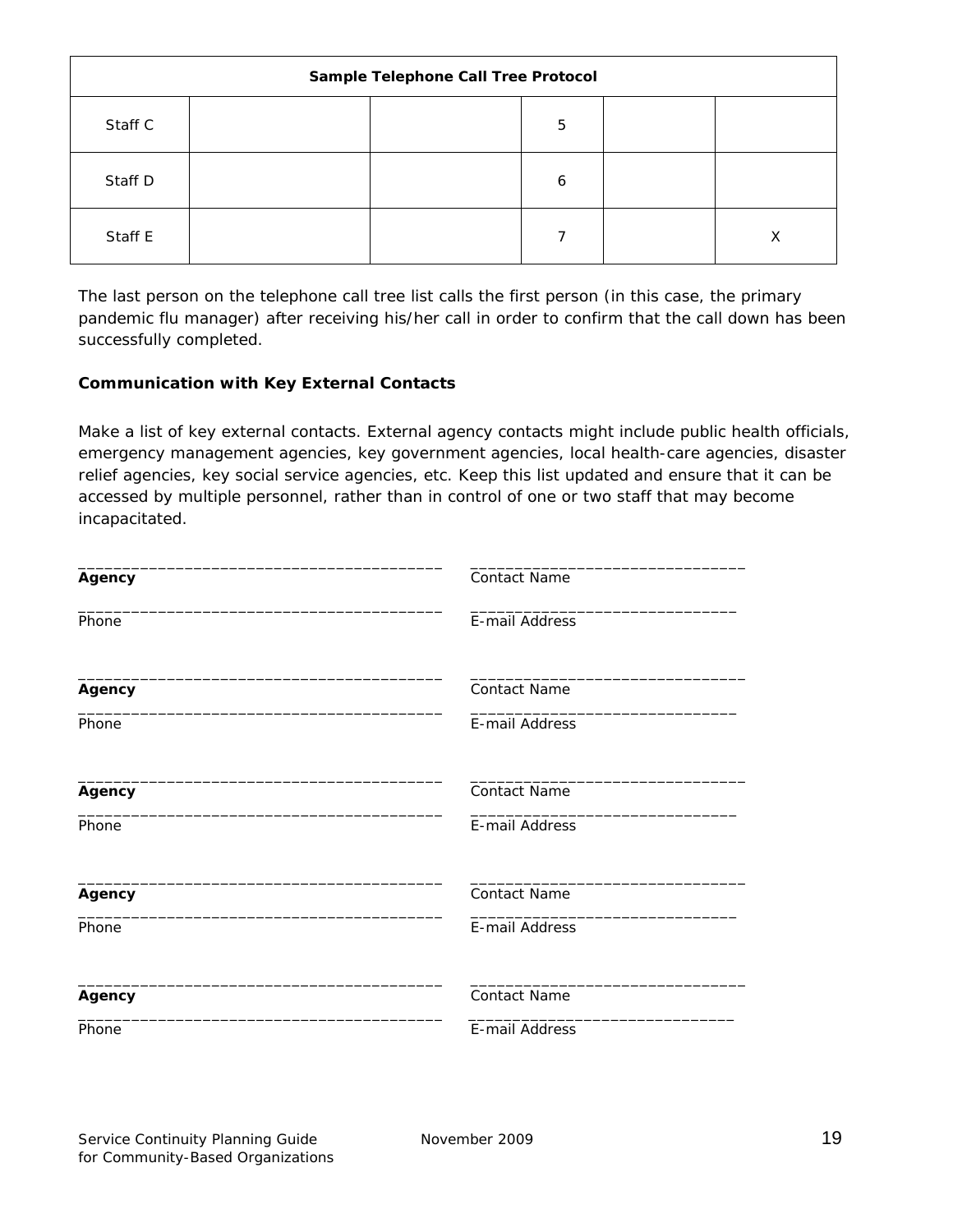## **Key Agency Contact Information**

*(duplicate as required)* 

| <b>Organization Name</b>                                                    | <b>Contact Name</b> |
|-----------------------------------------------------------------------------|---------------------|
| Phone                                                                       | E-mail Address      |
| You are relying on this organization for the following assistance/guidance: |                     |
| You are partnering with this organization in the following manner:          |                     |
| Is the service of this agency critical during a pandemic?                   |                     |
|                                                                             |                     |
|                                                                             |                     |

| <b>Organization Name</b> | Contact Name                                                                |
|--------------------------|-----------------------------------------------------------------------------|
| Phone                    | E-mail Address                                                              |
|                          | You are relying on this organization for the following assistance/guidance: |
|                          | You are partnering with this organization in the following manner:          |
|                          | Is the service of this agency critical during a pandemic?                   |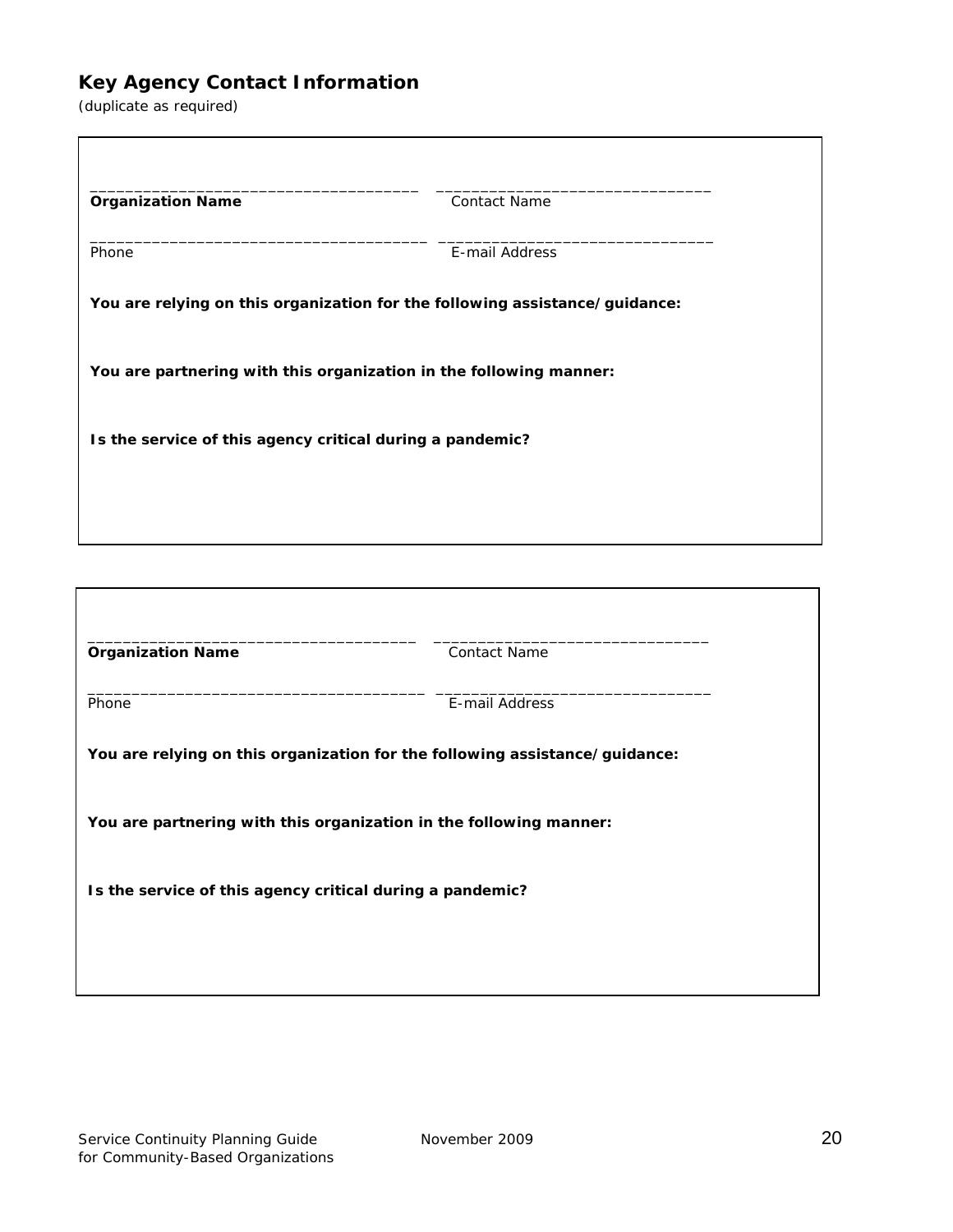# **Vendor Type Contractor/Vendor Business Phone Alternate Phone Other**  Computer system **Hydro** Phone system **Electrician** Gas Company Glass Company HVAC Service Janitorial Service Locksmith Movers / Storage Office Equipment Office Supplies Plumber Security Systems

#### **Summary of Key External Service Vendors**

Date: \_\_\_\_\_\_\_\_\_\_\_\_\_\_\_\_\_\_\_\_\_\_\_\_\_\_

By: \_\_\_\_\_\_\_\_\_\_\_\_\_\_\_\_\_\_\_\_\_\_\_\_\_\_

Scheduled update: \_\_\_\_\_\_\_\_\_\_\_\_\_\_\_\_\_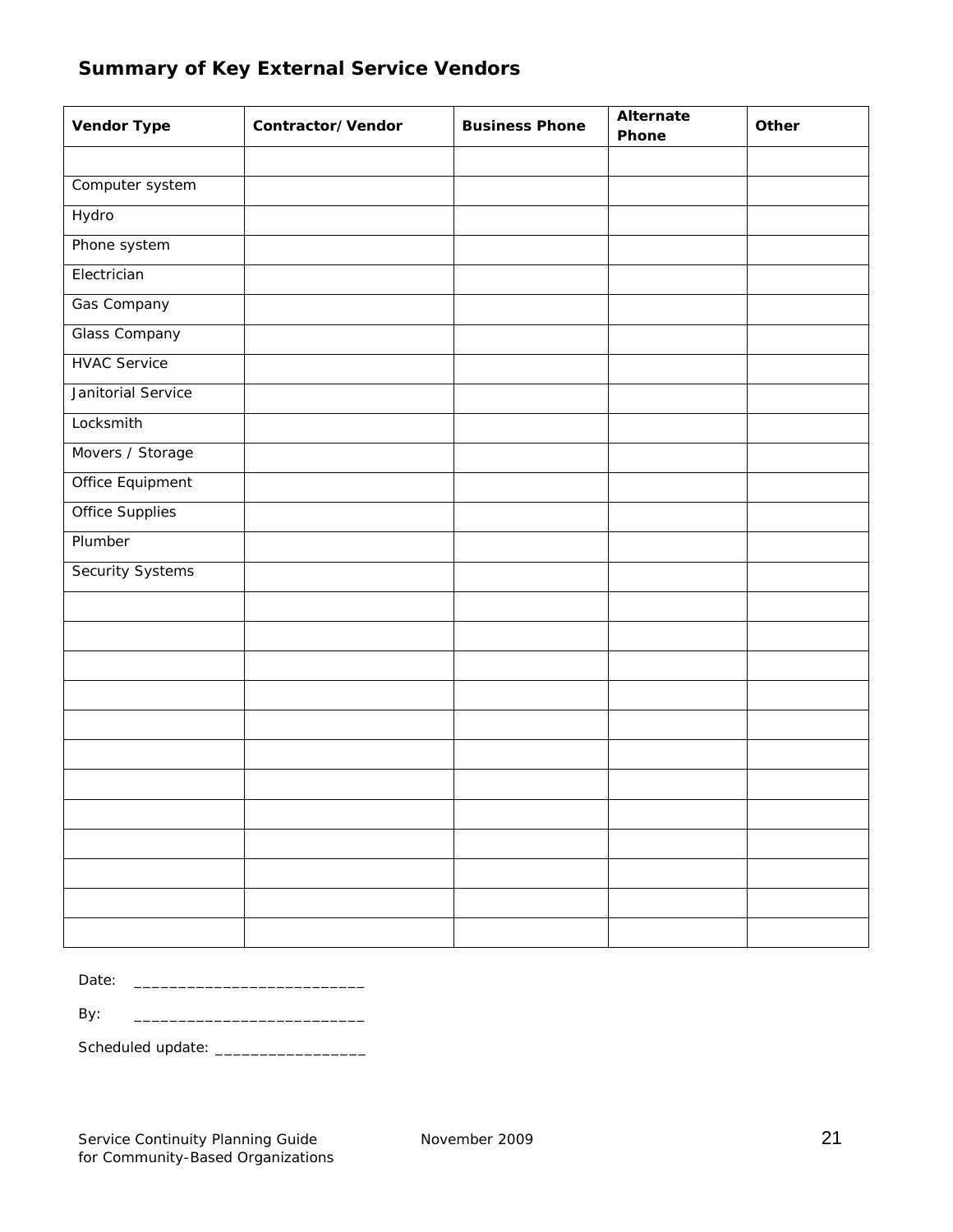## **Key External Vendor Information**

The following information should be on file for each external vendor: (duplicate as necessary)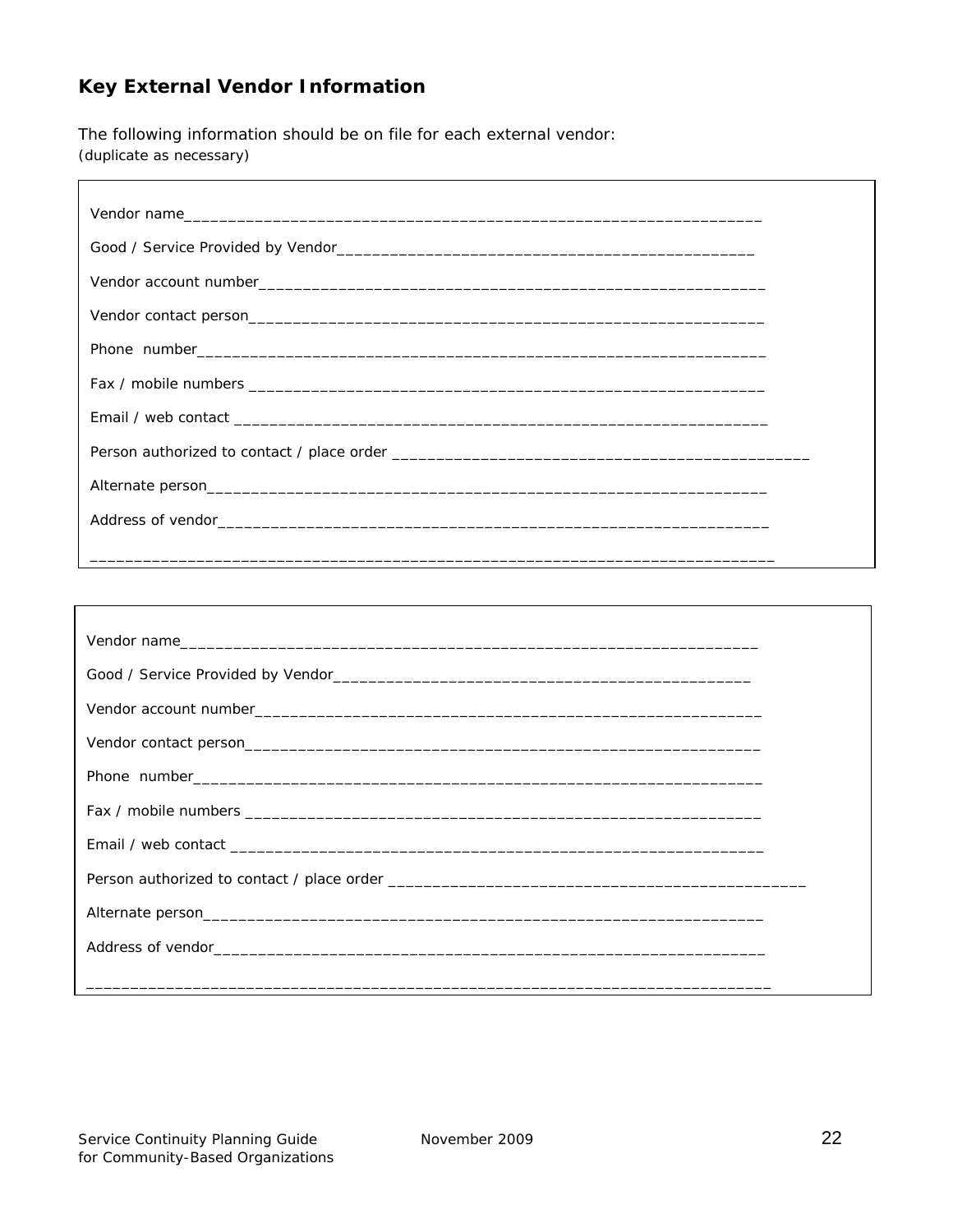## **Computer and Key Equipment (i.e. office hardware, software, ISP)**

*(List in order of importance)* 

| Office | Equipment | Serial $#$ | Security | Own   | Vendor / Service | Person      |
|--------|-----------|------------|----------|-------|------------------|-------------|
|        |           |            | Level    | or    | Agency           | Responsible |
|        |           |            | (L,M,H)  | Lease |                  |             |
|        |           |            |          |       |                  |             |
|        |           |            |          |       |                  |             |
|        |           |            |          |       |                  |             |
|        |           |            |          |       |                  |             |
|        |           |            |          |       |                  |             |
|        |           |            |          |       |                  |             |
|        |           |            |          |       |                  |             |
|        |           |            |          |       |                  |             |
|        |           |            |          |       |                  |             |
|        |           |            |          |       |                  |             |
|        |           |            |          |       |                  |             |
|        |           |            |          |       |                  |             |
|        |           |            |          |       |                  |             |
|        |           |            |          |       |                  |             |
|        |           |            |          |       |                  |             |
|        |           |            |          |       |                  |             |
|        |           |            |          |       |                  |             |
|        |           |            |          |       |                  |             |
|        |           |            |          |       |                  |             |
|        |           |            |          |       |                  |             |
|        |           |            |          |       |                  |             |
|        |           |            |          |       |                  |             |

Date: \_\_\_\_\_\_\_\_\_\_\_\_\_\_\_\_\_\_\_\_\_\_\_\_\_\_

By: \_\_\_\_\_\_\_\_\_\_\_\_\_\_\_\_\_\_\_\_\_\_\_\_\_\_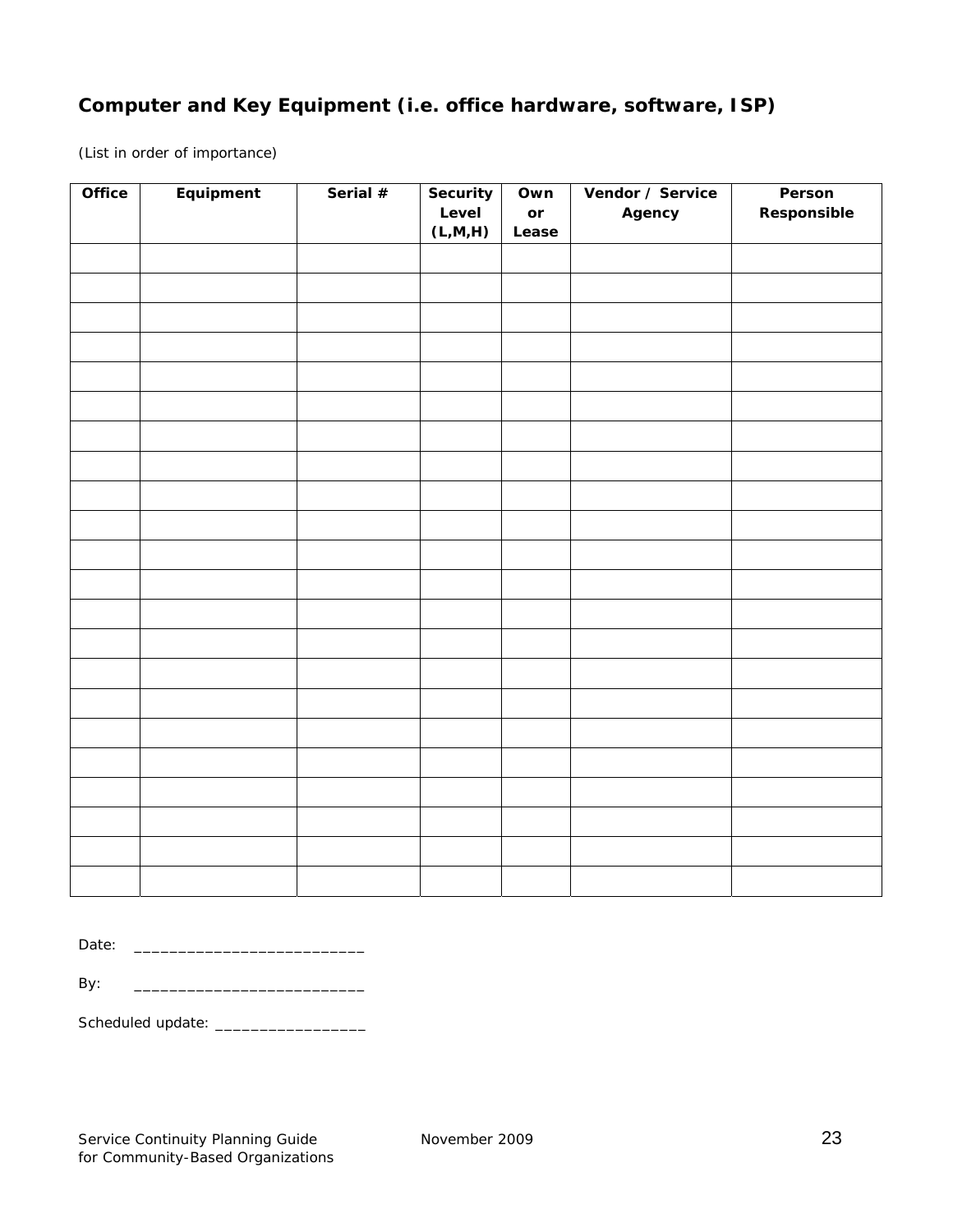## *STEP 5: Implement Workforce Protection Measures*

*Scenario 5: The 2nd wave of the pandemic has now entered Canada. The World Health Organization has announced a Phase 6 pandemic. There is a high probability that both your staff and clients will be affected. What steps should the organization take to protect the workforce?* 

#### *Managing Personnel during a Pandemic*

Maintaining a healthy group of trained personnel may be one of the most difficult aspects of pandemic planning. As with any emergency, organizations are responsible for managing their personnel during a pandemic. Some organizations will be able to implement strategies, such as social distancing, without difficulty, while others will have to place their staff in close proximity to a potentially infected public. These organizations will have to consider a wide array of options for supporting their personnel during a pandemic.

#### *Strategies for Protecting Essential Personnel*

Remember that pandemic influenza will spread from person to person through social contact. One of the biggest challenges for any organization, then, will center on protecting essential personnel. Although there are no guarantees, some organizations will be able to protect their personnel more easily than others.

#### *Keeping Personnel Informed*

Hygiene and health materials that educate employees should be distributed, such as:

- the fundamentals of pandemic influenza (e.g., symptoms of influenza, modes of transmission)
- personal and family response strategies (e.g., hand hygiene, coughing/sneezing etiquette, contingency plans)
- community and workplace mitigation strategies (e.g., social distancing, provision of infection control supplies)
- **Implement Workforce** Protection Measures
- □ Increase the level of protection for NGO workforce
- $\Box$  Develop contingency plans for crisis communications

#### *Social Distancing*

All organizations should review their communications programs and systems to ensure that they can consider support to social distancing operations. Social distancing involves focused measures to increase the distance between people as a way to reduce exposure or to restrict interaction. There are three general strategies for social distancing:

- telework
- shift work
- physically spreading personnel throughout the workplace

#### *Telework*

Telework is an arrangement in which an employee regularly performs officially assigned duties at home or other worksites geographically convenient to the residence of the employee. Staff that uses computers and other information technology while teleworking need effective support during work hours. Remote access presents some unique issues, and agencies should have technical support to meet these needs. These needs must also be taken into account in planning for using a distributed workforce during an emergency situation. Employees designated to work from home during an emergency event should telework frequently enough to ensure all systems are working smoothly.

#### *Shift Work*

Shift work includes any system of work other than day work and should be assigned to accommodate workflow. It may require technical support outside of normal working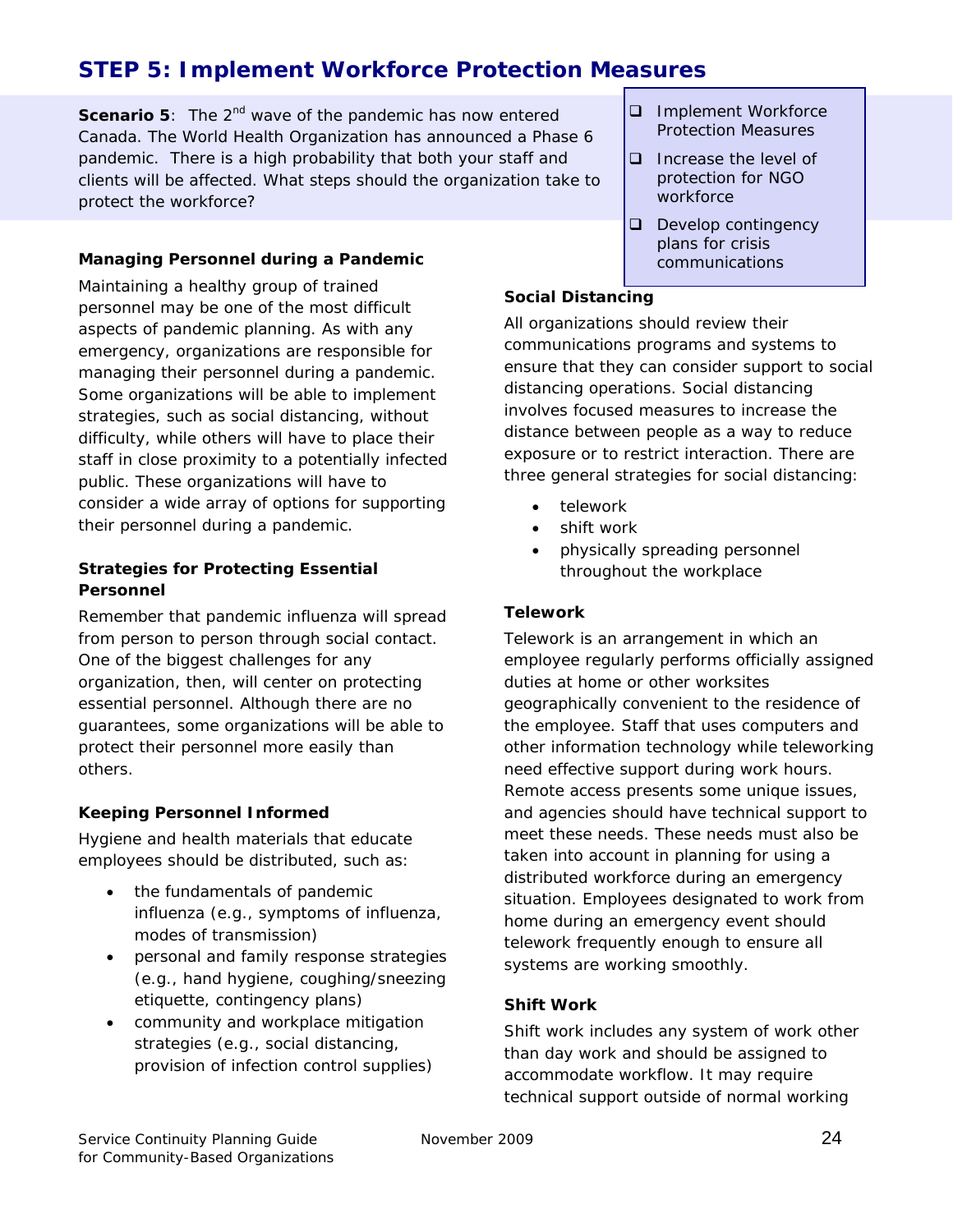hours. Studies have shown that employees who work shifts are less efficient and more likely to have an accident on the job than employees working regular shifts. The longer an employee works a shift, the more these factors have an effect. Shift work may include:

- weekends
- afternoons, nights, and rotating shifts
- split or broken shifts
- extended shifts
- extended working hours

#### *Spreading Personnel*

Research shows that a contagious person can infect others within a distance of two meters through coughing, sneezing, and talking. Maintaining a physical distance between persons can be an effective way of reducing risk. Consider the following:

- maintaining a distance of at least two meters from each other at all times
- instructing personnel in how to use social distancing to protect themselves while serving clients
- not meeting with clients or public in enclosed places

#### *Workplace Hygiene*

Influenza also is spread by touching objects contaminated with influenza viruses and then transferring the infected material from the hands to the nose, mouth or eyes. Organizations should encourage employees to use a paper towel when touching door handles, telephones, and other surfaces with which they come in contact, rather than touching these surfaces directly, Maintaining proper workplace hygiene is possible by:

- frequently disinfecting common surfaces including phones, door knobs, handles, break room counters, coffee pots, and switches
- discouraging employees from using other employees' phones, desks, offices or other work tools and equipment
- providing no-touch waste cans

#### *Employee Hygiene*

Influenza is primarily spread when infected people cough, sneeze or talk, sending infectious droplets or very small sprays (aerosols) into the nearby air, resulting in either direct contact with other people or onto surfaces which will be touched by people. Safe hygienic practices will be critical to protect employees. All employees should be encouraged to:

- wash their hands frequently with soap and water or an alcohol-based hand cleaner if soap is not available
- cover their mouths and noses with a tissue when coughing or sneezing or into their upper sleeves if tissues are not available
- avoid touching your eyes, nose, or mouth
- stay home if they are sick

#### *Vaccination*

An effective measure of pandemic protection is to receive a vaccination offered through local health services. Almost all experts agree that the vaccine will provide at least some degree of protection against the pandemic strain with very little health risk or side effects. After an initial vaccination to reach vulnerable target groups, vaccines should be abundantly available for all agency staff and volunteers.

In addition, organizations have a critical role in encouraging clients and others to use health precautions during the pandemic. The agency should educate personnel on the influenza prevention and treatment methods and encourage individuals in healthy hygiene. Numerous website links describing and updating the pandemic influenza and health measures are referenced at the end of this report.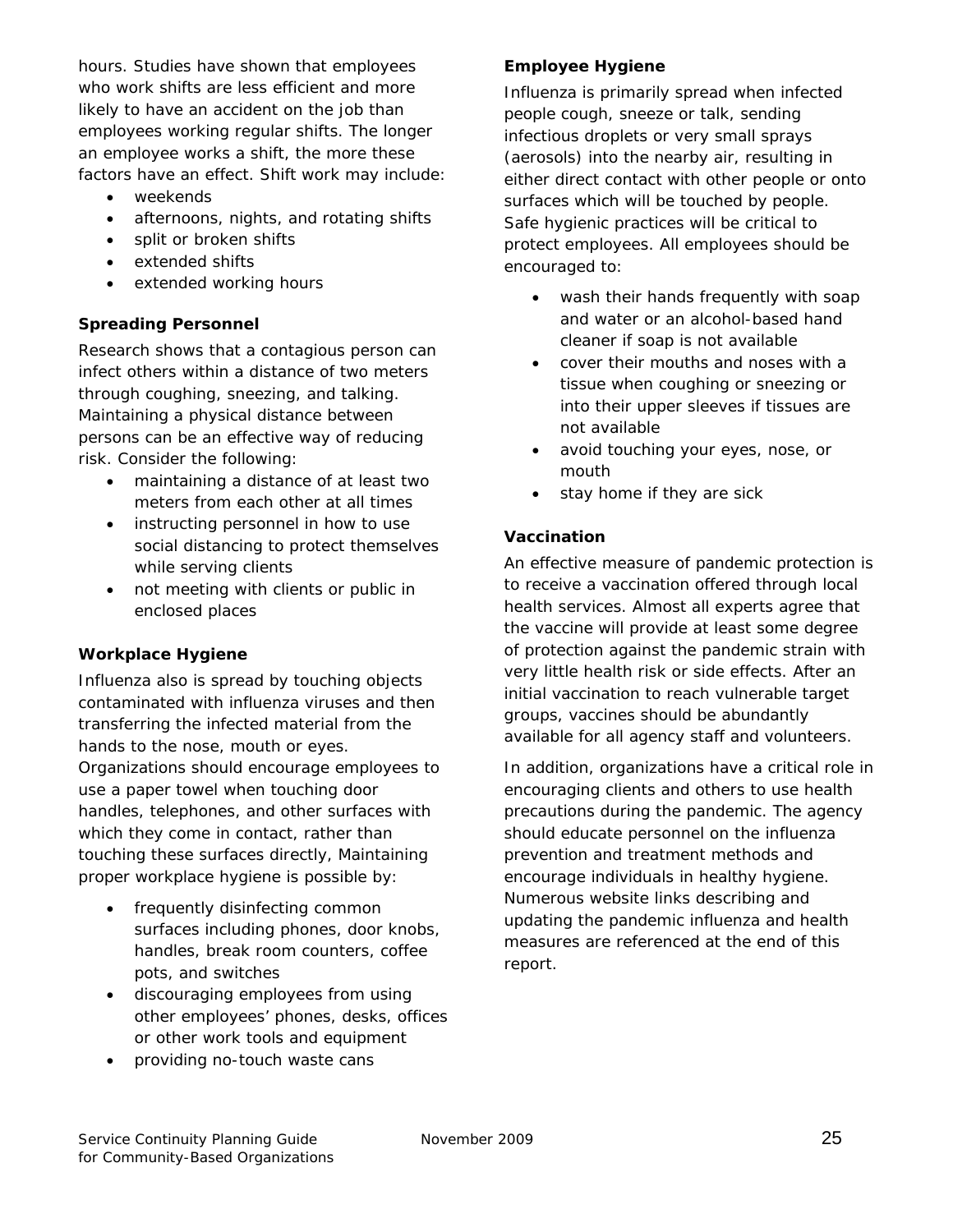# **Post-planning Activities**

#### *Coordination with other organizations*

Coordinating your pandemic influenza preparedness and response plans with external organizations and agencies is important. This includes working with public health agencies, emergency responders, local healthcare facilities and other nongovernmental and community organizations.

#### *Exercise the Plan: Tabletop Exercise*

After development, the service continuity plan should be tested, most commonly through conducting a tabletop exercise. In a service continuity exercise using a tabletop model, the test participants are gathered around a conference table and are told that a specific service interruption has occurred. While seated at the table, they "walk through" the interruption to verify that the SCP contains all that is necessary to continue the delivery of mission-critical services. The plan should be

tested using realistic conditions or a scenario that might simulate an actual service interruption affecting your agency. Revisions within the planning document will be based upon the outcomes and discussion of the exercise's findings.

#### *Feedback*

After the pandemic has passed, it is imperative that your agency conduct an evaluation of its operations and response during the event. Getting thorough feedback from essential and non-essential personnel is critical for making improvements in planning and responding in the future. Revise the Service Continuity Plan as necessary. Also determine what feedback can apply to other types of incidents, and incorporate it into planning for other hazards that might affect the delivery of your agency.

#### **Information Sharing of Pandemic Influenza Plan**

| <b>Staff and Internal Organization Members</b> | #Copies |
|------------------------------------------------|---------|
|                                                |         |
|                                                |         |
|                                                |         |
|                                                |         |
|                                                |         |
|                                                |         |
|                                                |         |
|                                                |         |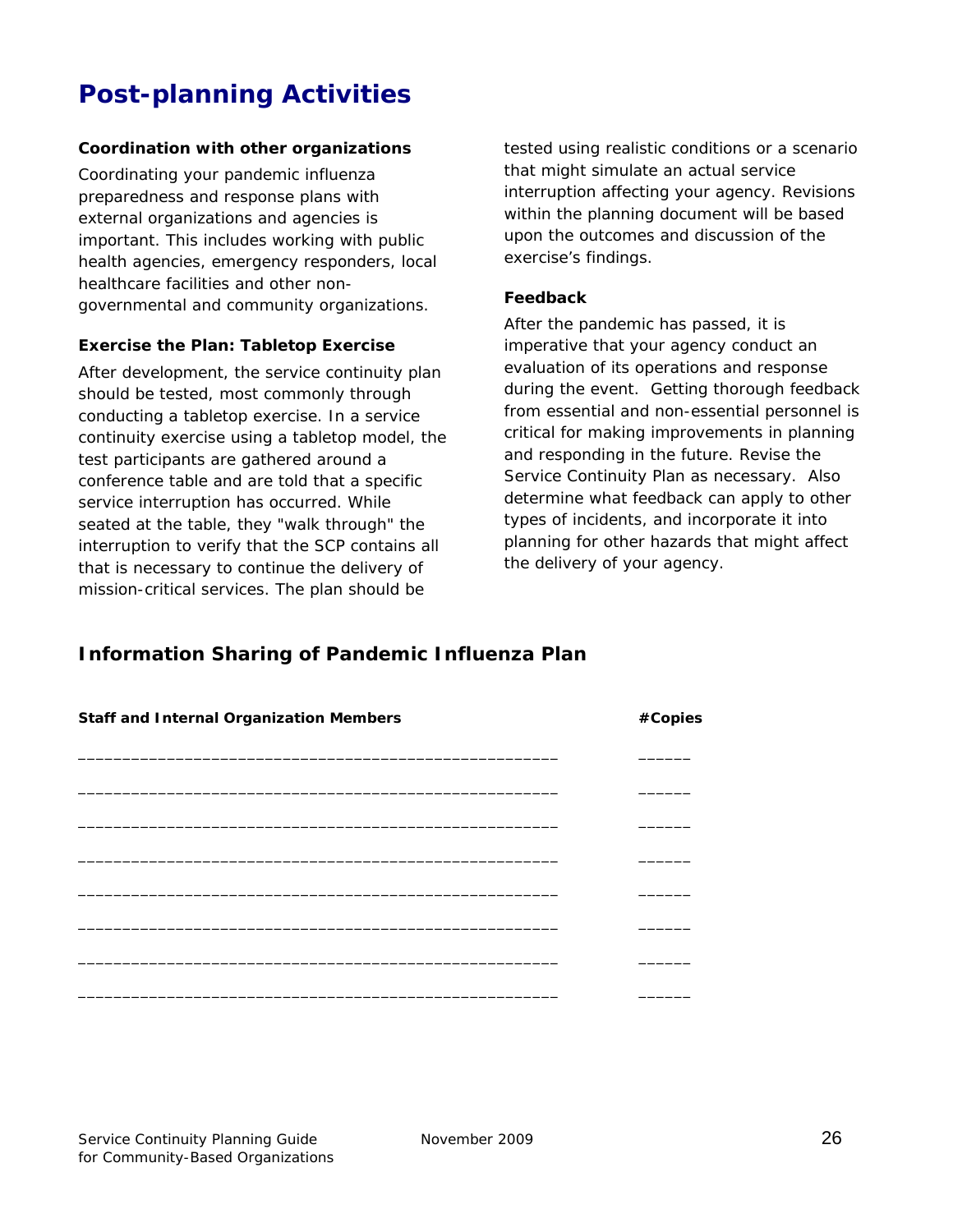\_\_\_\_\_\_\_\_\_\_\_\_\_\_\_\_\_\_\_\_\_\_\_\_\_\_\_\_\_\_\_\_\_\_\_\_\_\_\_\_\_\_\_\_\_\_\_\_\_\_\_\_\_\_ \_\_\_\_\_\_

### **Record of Changes**

The Service Continuity Planning Guide will be reviewed semiannually on  $\_\_\_\_\_\_$  and  $\_\_\_\_\_$ , making any necessary changes or additions.

| Change<br>Number | Date of<br>Change | <b>Change Made by</b><br>(Signature) |
|------------------|-------------------|--------------------------------------|
|                  |                   |                                      |
|                  |                   |                                      |
|                  |                   |                                      |
|                  |                   |                                      |
|                  |                   |                                      |
|                  |                   |                                      |
|                  |                   |                                      |
|                  |                   |                                      |
|                  |                   |                                      |
|                  |                   |                                      |
|                  |                   |                                      |
|                  |                   |                                      |
|                  |                   |                                      |
|                  |                   |                                      |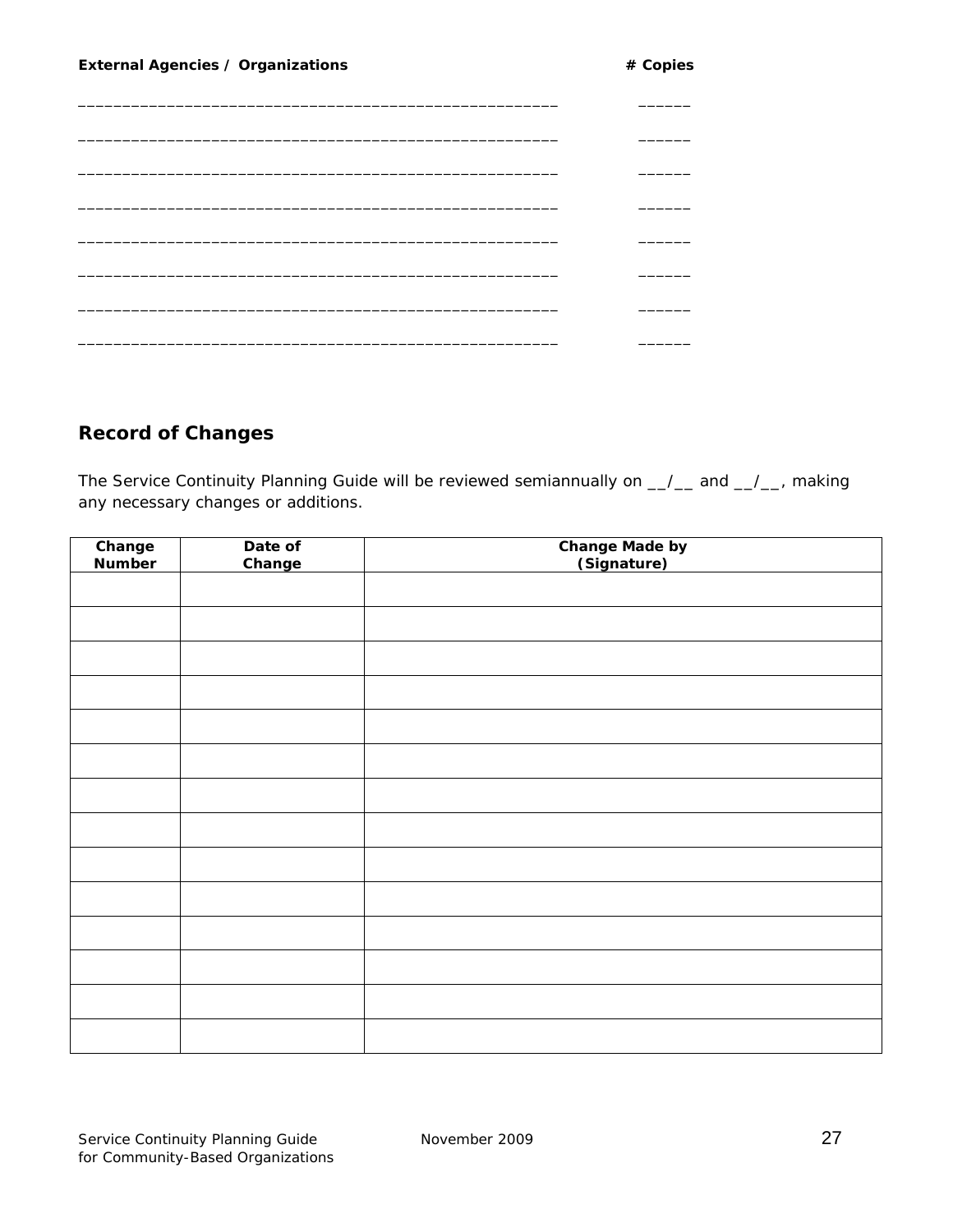## **Conclusion**

The purpose of this document has been to highlight some of the major points in a logical sequence that a Community-Based organization might consider in order to prepare its plan for continuation of services in the event of a pandemic. Writing the plan demands thinking ahead to the possible impacts and making contingencies. However, your agency cannot plan for every possible scenario in today's world. The ultimate goal of this exercise is not to create a separate plan that addresses one risk (e.g. pandemic), but to create a plan that is adaptable enough to addresses all risks.

Hopefully, the creation of this document will help to inspire a "service continuity culture" within your agency. This involves a conscious effort to keep the plan alive, rather than allowing it to become stale due to more

pressing agency priorities. Staff and volunteers must realize that continuity planning applies not only in the organization's life, but in their personal lives. As staff and volunteers develop personal plans, they will be better able to cope with service interruptions that occur at the workplace and may be more available to help your organization continue its service delivery.

A large volume of information is available to assist agencies in various stages of continuity planning, disaster mitigation, emergency preparedness, response, and recovery from an event. Some applicable web-based resources are listed.

## Resources and Web links

- www.ccep.ca
	- o The Canadian Center for Emergency Preparedness is a not-for-profit organization based in Burlington, Ontario devoted to fostering the development of a disaster resilient Canada through individual preparedness.
- www.bccdc.org
	- BC Center for Disease Control is a research and teaching centre affiliated with the University of British Columbia. It provides resources for healthcare providers, researchers, and the general public.
- www.councilfornonprofits.org
	- o The National Council of Non-profits serves more than 20,000 local or regional member organizations. Among other services, the Council has prepared a toolkit with special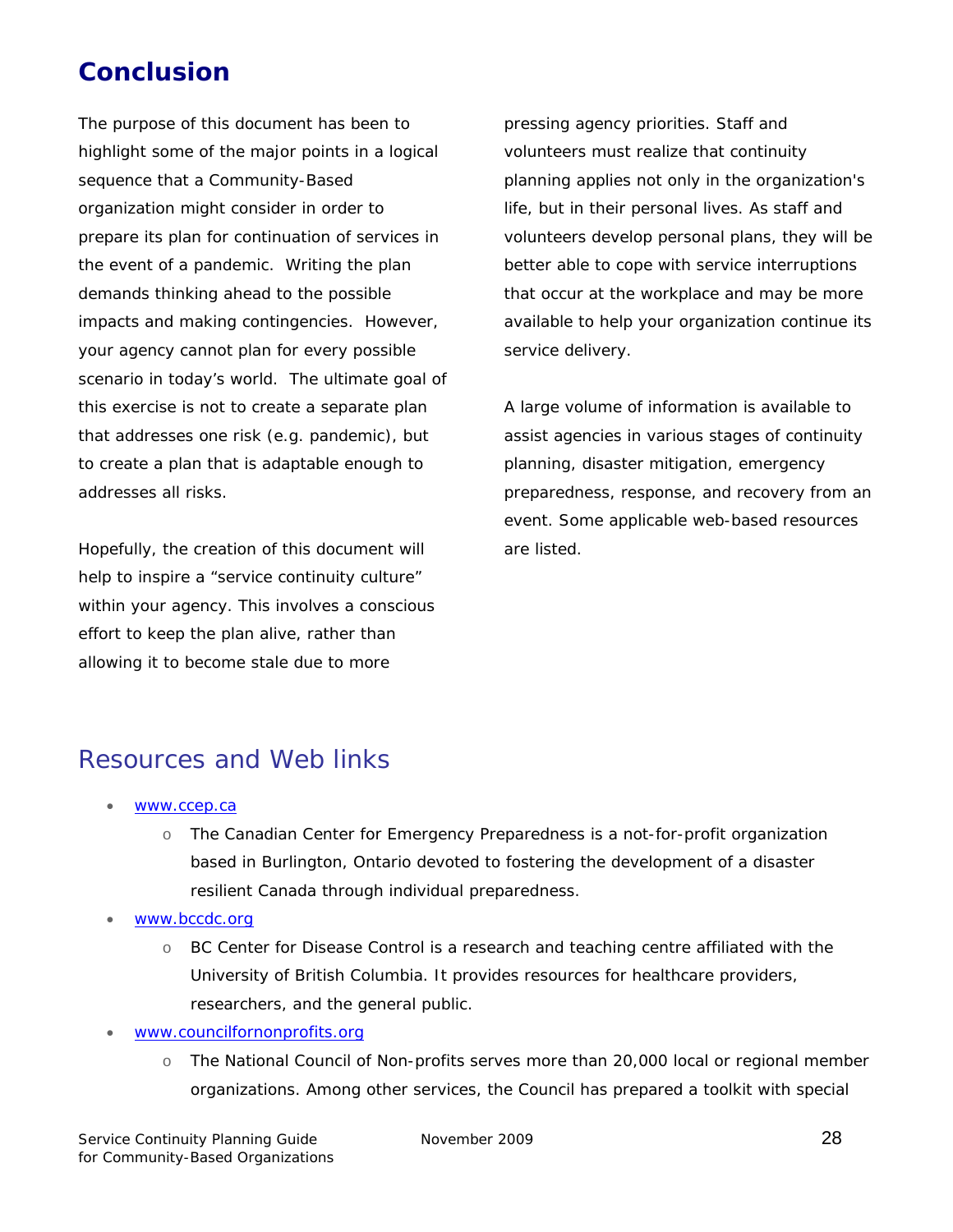resources to provide up-to-date information, sample policy language, and other tools to help avoid and manage flu.

- www.globalcontinuity.com
	- $\circ$  A news, information and jobs portal for business risk and continuity management.
- www.yourwindow.to/business-continuity
	- o Free access guide to business continuity and disaster recovery planning.
- www.drj.com
	- o The Disaster Relief Journal is the premiere industry publication in the Business Continuity area.
- www.dri.ca
	- o Provides information about services for contingency planning and business continuity.
- www.getprepared.ca
	- o This Federal Canadian Government website encouraging every household in emergency preparedness steps: "know the risks; make a plan; get a kit".
- www.pep.bc.ca
	- o The homepage of the Provincial Emergency Program of the Province of British Columbia, which contains numerous resources pertinent to emergency planning in BC.
- www.gov.bc.ca/health
	- $\circ$  The government of BC health care website provides information about health issues and provincial health care system, such as primary health care, Medical Services Plan and Pharmacare.
- www.iibc.ca
	- o Justice Institute of British Columbia, located near Vancouver, is a public, post secondary educational institution that offers a range of applied training and academic programs covering the broad continuum of all-hazard emergency prevention, planning, response and recovery.
- Www.redcross.ca
	- $\circ$  Provides numerous community services, including enhancing the role of the voluntary sector in health emergencies and providing resources to assist them.
- www.viha/ca
	- o Vancouver Island Health Authority provides community health and medical services through a network of clinics, hospitals, and facilities. Includes organizational details and health information, including public health alerts for pandemic outbreaks.
- www.cdc.gov/flu
	- o US Centers for Disease Control and Prevention homepage that specifically deals with influenza flu and possible pandemics.
- www.flu.gov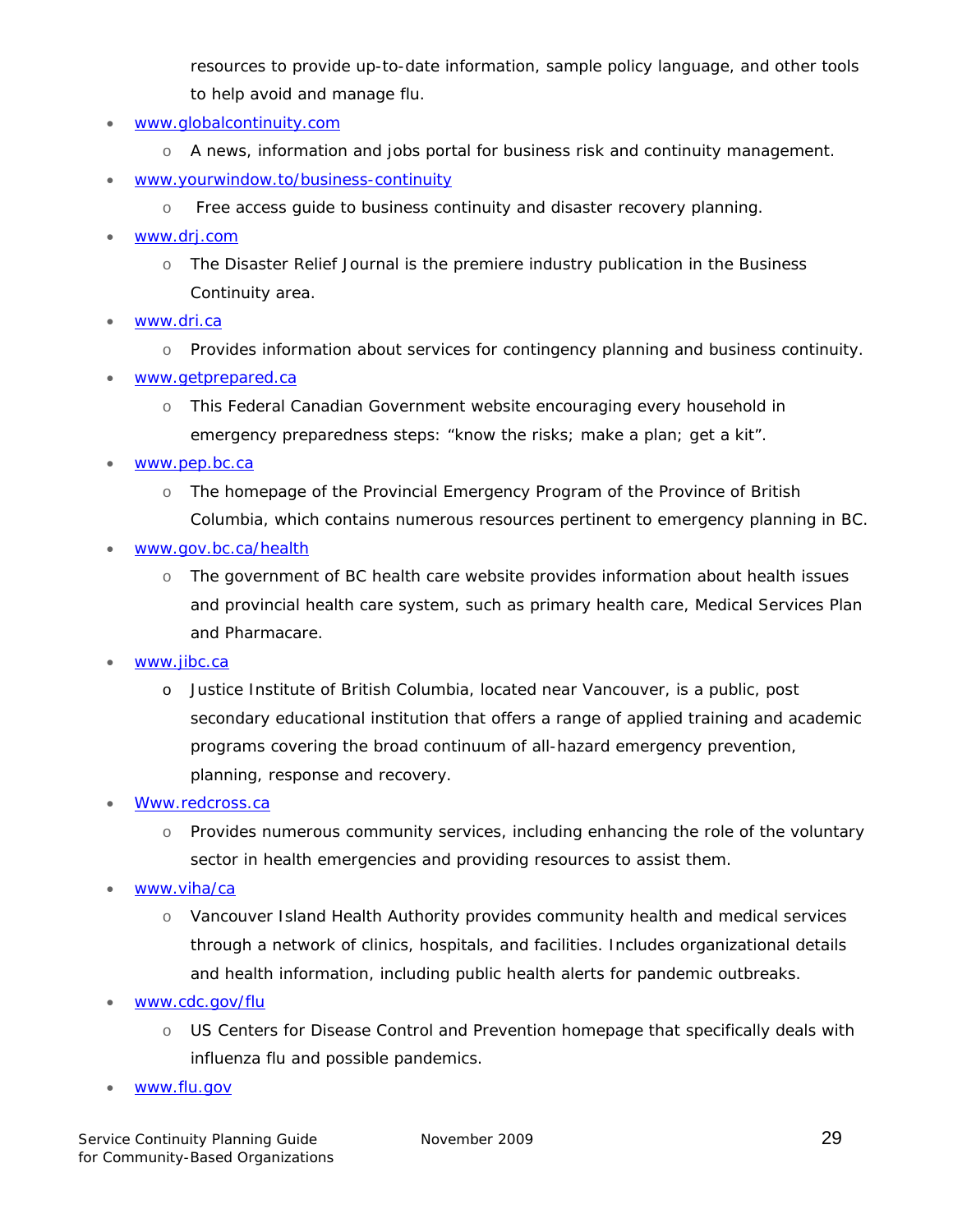- $\circ$  Access portal to US Government information on H1N1, avian and pandemic flu information.
- www.pandemicflu.gov
	- $\circ$  Cross-linked with flu.gov as a one-stop access to US Government H1N1, avian and pandemic flu information.
- www.ready.gov
	- o US Department of Homeland Security's Ready Campaign website, which is designed to educate and empower the public to prepare for emergencies including natural disasters and other hazards.
- www.phac.ca
	- $\circ$  Protects the health and safety of Canadians through public information and the prevention of chronic disease and injuries, public health emergencies, and infectious diseases
- www.readyforcrisis.ca
	- o A Voluntary Sector Project which aims to increase emergency response capacity in the voluntary sector, thus strengthening Canada's overall disaster response. The Canadian Red Cross, St. John Ambulance, and the Salvation Army partner in this project with financial support from the Public Health Agency of Canada. Excellent online tutorial adapted from the Non-Profit Risk Management Center deals with influenza preparedness.
- www.nonprofitrisk.org
	- o Provides risk management assistance and resources for Community-Based nonprofit organizations. Many articles and tutorials, including a tutorial on pandemic readiness directed toward non-profit agencies.
- www.cdc.gov
	- o Homepage of the Centers for Disease Control, located in Atlanta, Ga. The CDC maintains several departments concerned with sectors such as travelers' health, occupational safety and health, injury prevention and control, healthy living, disease surveillance, and health emergency planning and preparedness.
- www.swineflu.org
	- $\circ$  Provides the general public with the latest news and information regarding the H1N1 swine flu pandemic.
- www.fema.gov
	- o The Federal Emergency Management Agency of the US government is tasked with
	- o Disaster Mitigation, Preparedness, Response and Recovery. It is a clearing house for emergency management information to the general public and practitioners, and covers all aspects of US emergency management training and procedures.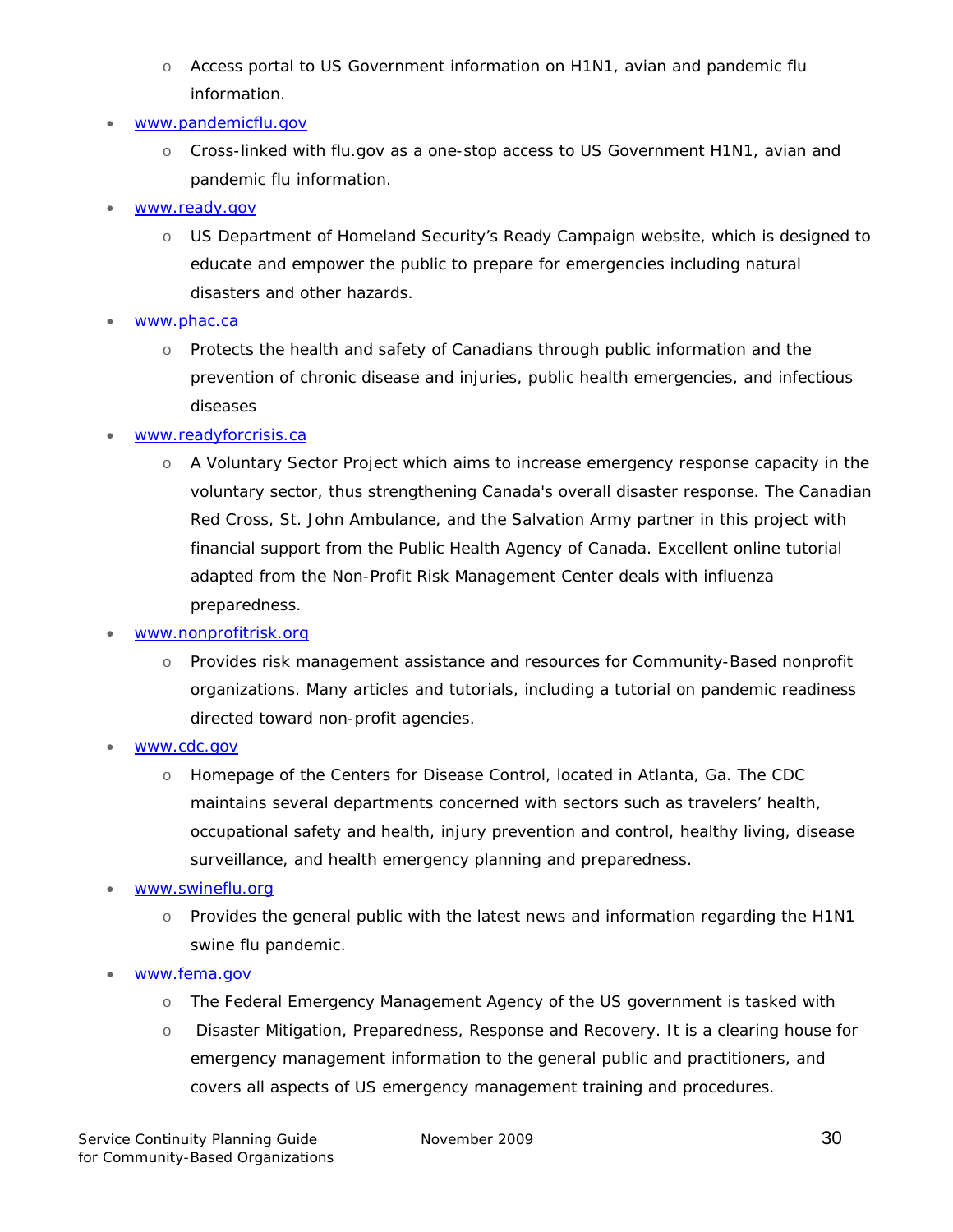# **Checklist**

**1. Get broad leadership and governance support. Establish a Service Continuity Plan Committee.** 

| Task                                                                                                                                                                                                                                                 | <b>Not</b><br><b>Started</b> | In<br><b>Progress</b> | Complete | Date of<br>Completion | Person<br>Assigned |
|------------------------------------------------------------------------------------------------------------------------------------------------------------------------------------------------------------------------------------------------------|------------------------------|-----------------------|----------|-----------------------|--------------------|
| Obtain support of your organization's executive,<br>governance, and service leadership in supporting<br>a Service Continuity Plan project                                                                                                            |                              |                       |          |                       |                    |
| Assign key staff as a Planning Committee, with<br>the authority to develop, maintain and act upon<br>an influenza pandemic preparedness and<br>response plan.                                                                                        |                              |                       |          |                       |                    |
| Assign the person within your organization who<br>will take the lead for developing the Service<br>Continuity Plan.                                                                                                                                  |                              |                       |          |                       |                    |
| Find up-to-date, reliable pandemic information<br>and other public health advisories from state and<br>local health departments, emergency<br>management agencies, and BCCDC. Make this<br>information available to your organization and<br>others. |                              |                       |          |                       |                    |
| Share information about your pandemic<br>preparedness and response plan with staff,<br>members, and persons in the communities that<br>you serve.                                                                                                    |                              |                       |          |                       |                    |
| Advise staff, members, and persons in the<br>communities you serve to follow information<br>provided by public health authorities--state and<br>local health departments, emergency<br>management agencies, and BCCDC.                               |                              |                       |          |                       |                    |
| When appropriate, include basic information<br>about pandemic influenza in agency and public<br>meetings (e.g. classes, trainings, small group<br>meetings and announcements).                                                                       |                              |                       |          |                       |                    |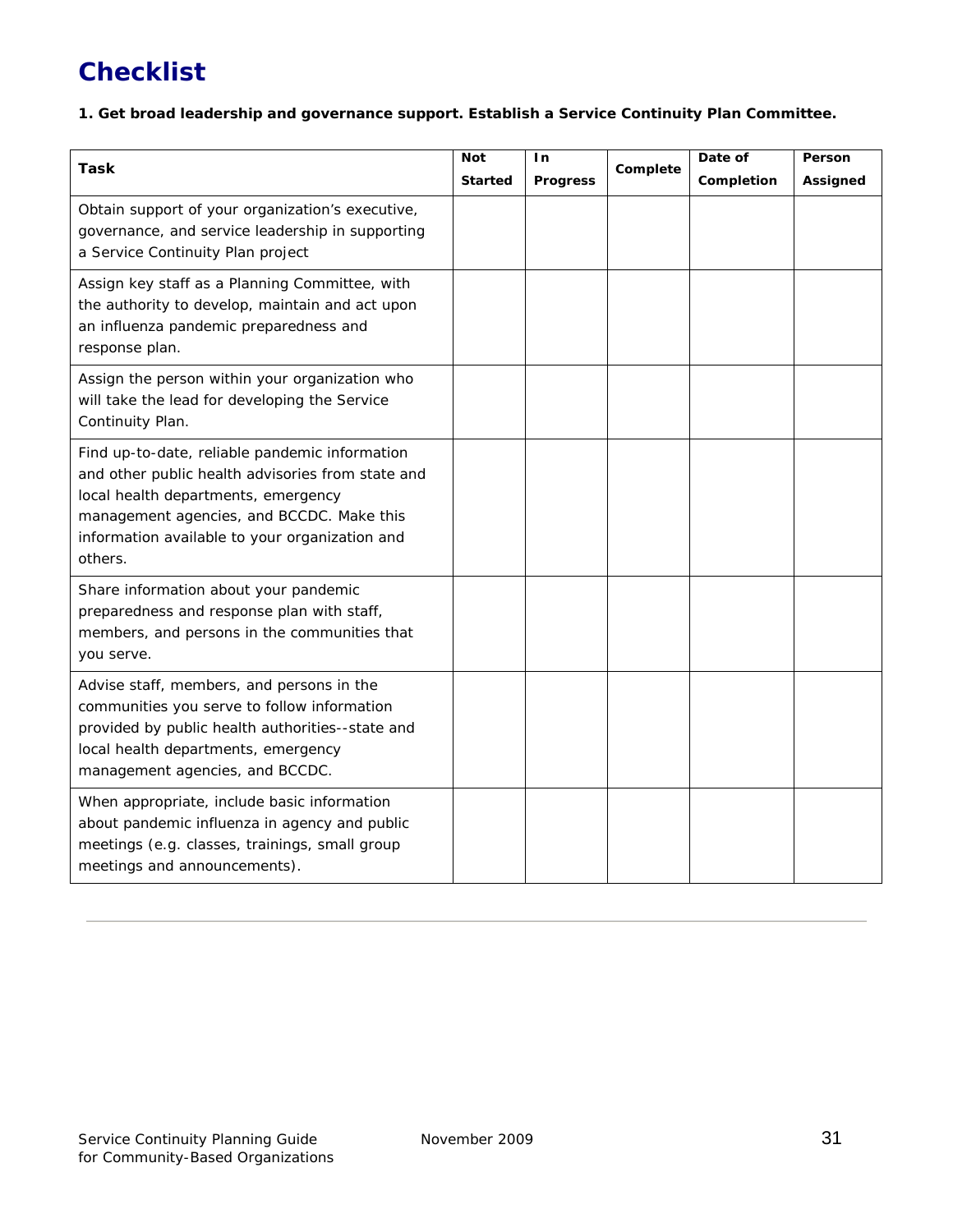#### **2. Identify the Essential Services of your Organization and the Support required to maintain.**

| Task                                                                                                                                                                                                                                                                                       | <b>Not</b>     | In              | Complete | Date of    | Person   |
|--------------------------------------------------------------------------------------------------------------------------------------------------------------------------------------------------------------------------------------------------------------------------------------------|----------------|-----------------|----------|------------|----------|
|                                                                                                                                                                                                                                                                                            | <b>Started</b> | <b>Progress</b> |          | Completion | Assigned |
| Determine the potential impact of a pandemic on<br>your organization's usual activities and services.<br>Plan for situations likely to require increasing,<br>decreasing or altering the services your<br>organization delivers.                                                           |                |                 |          |            |          |
| Try to determine the Maximum Allowable<br>Downtime for each critical service within your<br>CBO.                                                                                                                                                                                           |                |                 |          |            |          |
| Consider focusing your organization's efforts<br>during a pandemic to providing services that are<br>most needed during the emergency                                                                                                                                                      |                |                 |          |            |          |
| Prioritize the organizational support functions that<br>are most essential to maintaining your critical<br>client services                                                                                                                                                                 |                |                 |          |            |          |
| Assure that critical records are safe, accessible,<br>and recoverable in the event of a service<br>disruption.                                                                                                                                                                             |                |                 |          |            |          |
| Identify persons with special needs (e.g. elderly,<br>disabled, limited English speakers) and be sure to<br>include their needs in your response and<br>preparedness plan. Establish relationships with<br>them in advance so they will expect and trust<br>your presence during a crisis. |                |                 |          |            |          |
| Ensure that what you communicate is appropriate<br>for the cultures, languages and reading levels of<br>your staff, members, and persons in the<br>communities that you serve.                                                                                                             |                |                 |          |            |          |

#### **3. Address Workforce Considerations:**

| Task                                                                                                                                                                                                                                          | <b>Not</b>     | In.             |          | Date of    | Person   |
|-----------------------------------------------------------------------------------------------------------------------------------------------------------------------------------------------------------------------------------------------|----------------|-----------------|----------|------------|----------|
|                                                                                                                                                                                                                                               | <b>Started</b> | <b>Progress</b> | Complete | Completion | Assigned |
| Outline what the organizational structure will be<br>during an emergency and revise periodically. The<br>outline should identify key contacts with multiple<br>back-ups, role and responsibilities, and who is<br>supposed to report to whom. |                |                 |          |            |          |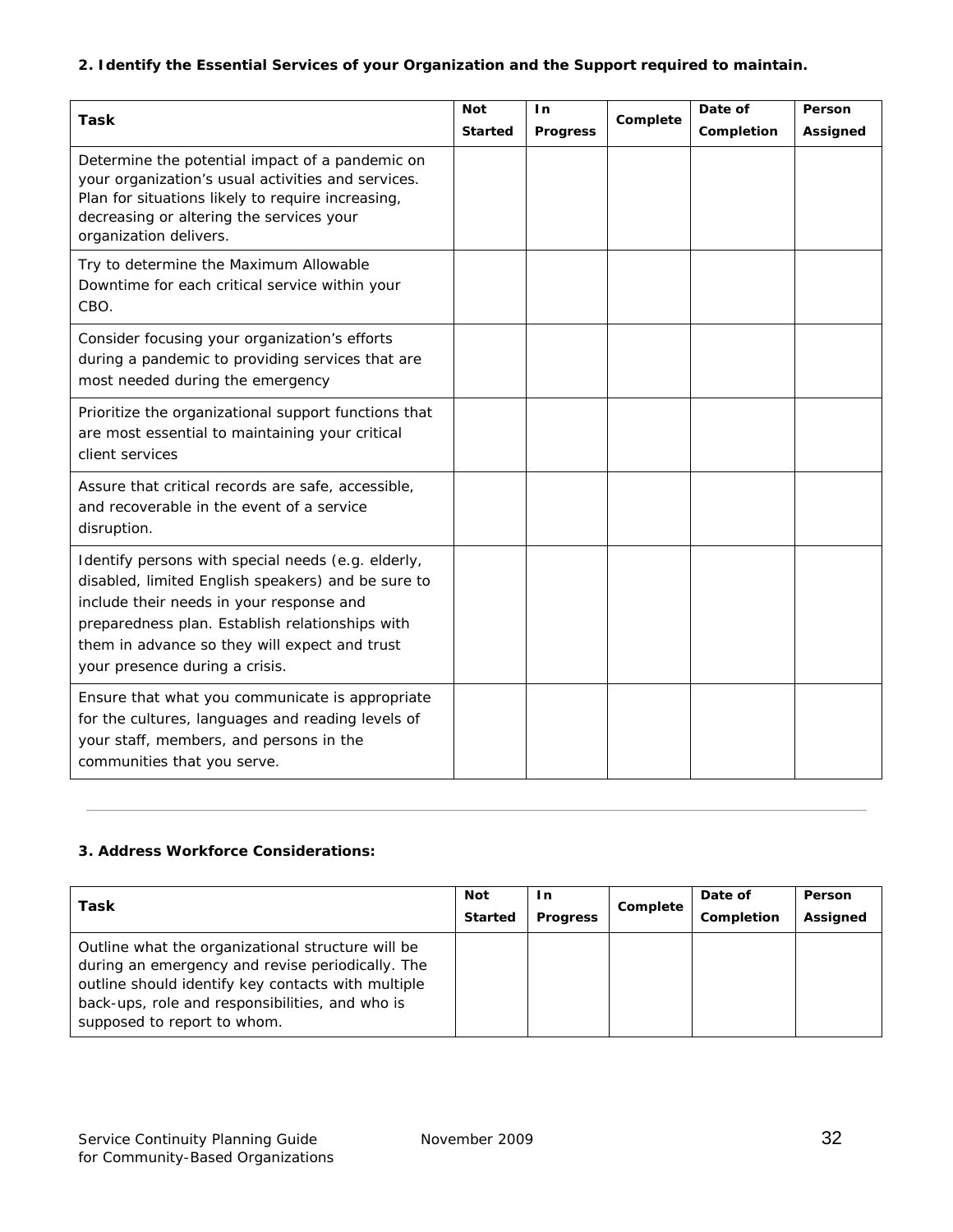| Task                                                                                                                                                                                                                                                                                                                  | <b>Not</b>     | In              | Complete | Date of    | Person   |
|-----------------------------------------------------------------------------------------------------------------------------------------------------------------------------------------------------------------------------------------------------------------------------------------------------------------------|----------------|-----------------|----------|------------|----------|
|                                                                                                                                                                                                                                                                                                                       | <b>Started</b> | <b>Progress</b> |          | Completion | Assigned |
| Identify and train essential staff (including full-<br>time, part-time and unpaid or volunteer staff)<br>needed to carry on your organization's work<br>during a pandemic. Include back up plans, cross-<br>train staff in other jobs so that if staff are sick,<br>others are ready to come in to carry on the work. |                |                 |          |            |          |
| Set up policies for non-penalized staff leave for<br>personal illness or care for sick family members<br>during a pandemic.                                                                                                                                                                                           |                |                 |          |            |          |
| Set up mandatory sick-leave policies for staff<br>suspected to be ill, or who become ill at the<br>worksite. Employees should remain at home until<br>their symptoms resolve and they are physically<br>ready to return to duty                                                                                       |                |                 |          |            |          |
| Set up policies for flexible work hours and working<br>from home.                                                                                                                                                                                                                                                     |                |                 |          |            |          |
| Assure that decision-making authority and<br>leadership succession is in place in case of senior<br>staff incapacitation.                                                                                                                                                                                             |                |                 |          |            |          |
| Plan for staff absences during a pandemic due to<br>personal and/or family illnesses, quarantines, and<br>school, business, and public transportation<br>closures. Staff may include full-time, part-time<br>and volunteer personnel.                                                                                 |                |                 |          |            |          |
| Set procedures for activating your organization's<br>response plan when an influenza pandemic is<br>declared by public health authorities and altering<br>your organization's operations accordingly.                                                                                                                 |                |                 |          |            |          |

#### **4. Ensure Availability of Critical Services, Supplies, and Equipment**

| Task                                                                                                                                                                | <b>Not</b><br><b>Started</b> | <u>In</u><br><b>Progress</b> | Complete | Date of<br>Completion | <b>Person</b><br>Assigned |
|---------------------------------------------------------------------------------------------------------------------------------------------------------------------|------------------------------|------------------------------|----------|-----------------------|---------------------------|
| Determine the potential impact of a pandemic<br>on outside resources that your organization<br>depends on to deliver its services (e.g.,<br>supplies, travel, etc.) |                              |                              |          |                       |                           |
| Determine the possibility of building an<br>inventory of necessary supplies and materials                                                                           |                              |                              |          |                       |                           |
| Develop contingency plans to maintain<br>equipment and supplies which are required<br>for essential services                                                        |                              |                              |          |                       |                           |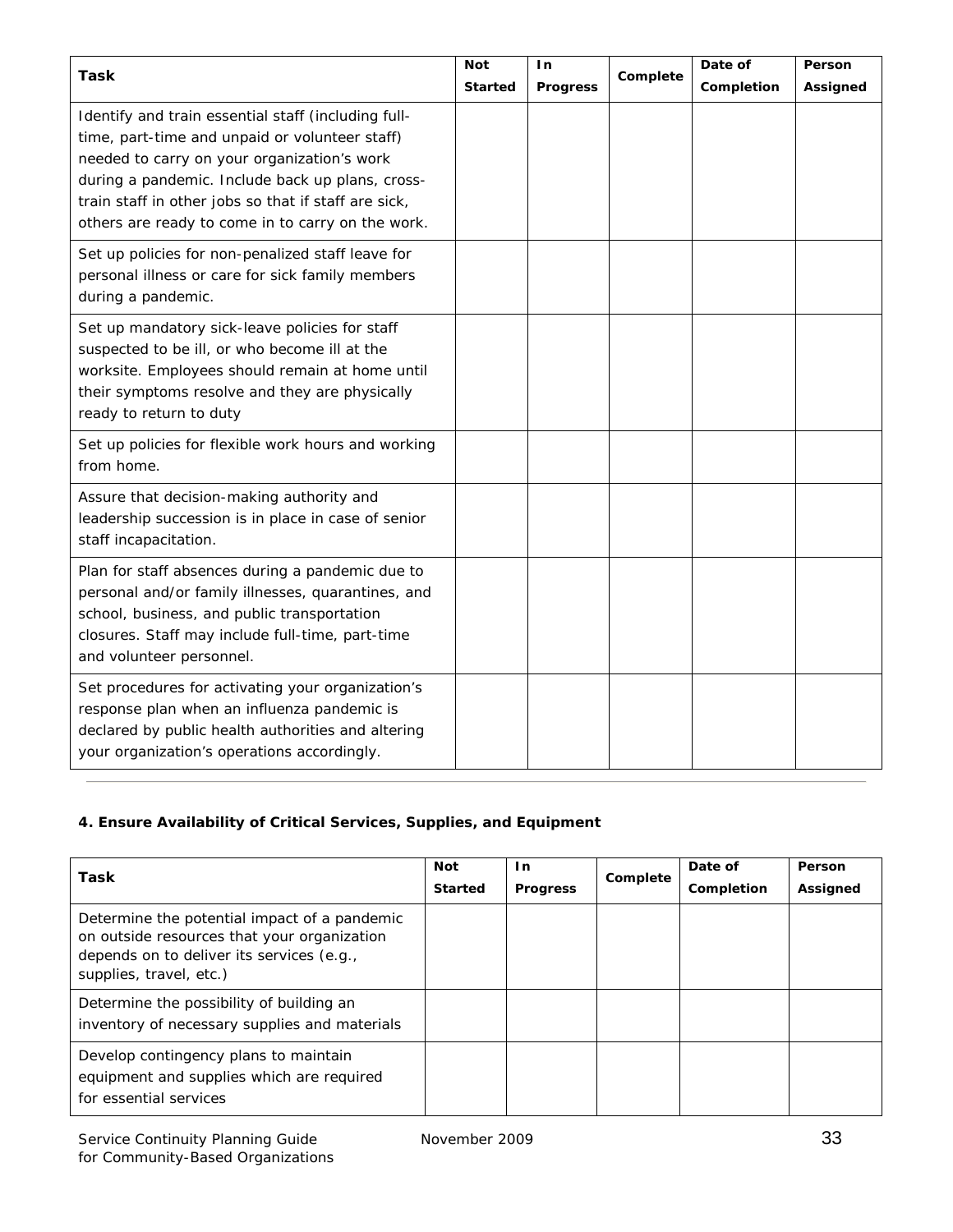| Task                                                                                                                                          | <b>Not</b><br><b>Started</b> | In.<br><b>Progress</b> | Complete | Date of<br>Completion | Person<br>Assigned |
|-----------------------------------------------------------------------------------------------------------------------------------------------|------------------------------|------------------------|----------|-----------------------|--------------------|
| Keep an updated list of key external agency<br>contacts, and the service that they can<br>provide in case of a disruption.                    |                              |                        |          |                       |                    |
| Maintain a list of key external vendors that<br>are essential to the function of your<br>organization and the provision of client<br>services |                              |                        |          |                       |                    |
| Determine the amount of supplies needed to<br>promote respiratory hygiene and cough<br>etiquette and how they will be obtained.               |                              |                        |          |                       |                    |

#### **5. Implement Workforce Protection Measures**

|                                                                                                                                                                                                                                                                                                                                                                                                              | <b>Not</b>     | In.             |          | Date of    | Person   |
|--------------------------------------------------------------------------------------------------------------------------------------------------------------------------------------------------------------------------------------------------------------------------------------------------------------------------------------------------------------------------------------------------------------|----------------|-----------------|----------|------------|----------|
| <b>Task</b>                                                                                                                                                                                                                                                                                                                                                                                                  | <b>Started</b> | <b>Progress</b> | Complete | Completion | Assigned |
| Distribute materials with basic information about<br>pandemic influenza: signs and symptoms, how it is<br>spread, ways to protect yourself and your family<br>(e.g., respiratory hygiene and cough etiquette),<br>family preparedness plans, and how to care for ill<br>persons at home.                                                                                                                     |                |                 |          |            |          |
| Develop tools to communicate information about<br>pandemic status and your organization's actions.<br>This might include websites, call trees, flyers, local<br>newspaper announcements, pre-recorded phone<br>messages, etc.                                                                                                                                                                                |                |                 |          |            |          |
| Evaluate your organization's usual activities and<br>services to identify those that may facilitate virus<br>spread from person to person. Set up policies to<br>modify these activities to prevent the spread of<br>pandemic influenza (e.g. guidance for respiratory<br>hygiene and cough etiquette, and instructions for<br>persons with influenza symptoms to stay home<br>rather than visit in person.) |                |                 |          |            |          |
| Follow travel recommendations during an influenza<br>pandemic. Recommendations may include<br>restricting travel to affected domestic and<br>international sites, recalling non-essential staff<br>working in or near an affected site when an<br>outbreak begins, and distributing health<br>information to persons who are returning from<br>affected areas.                                               |                |                 |          |            |          |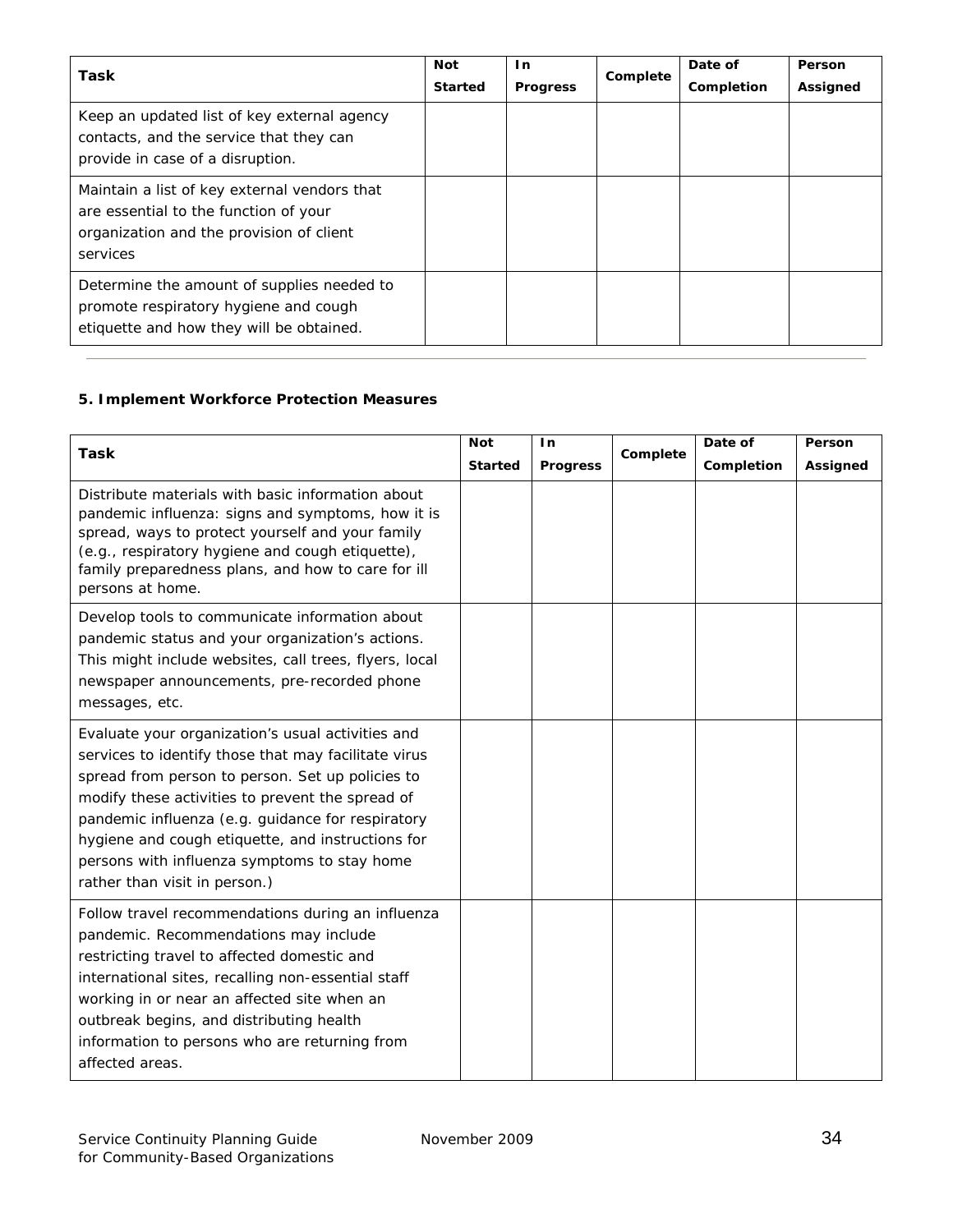| Task                                                                                                                                                                                                   | <b>Not</b><br><b>Started</b> | In.<br><b>Progress</b> | Complete | Date of<br>Completion | Person<br>Assigned |
|--------------------------------------------------------------------------------------------------------------------------------------------------------------------------------------------------------|------------------------------|------------------------|----------|-----------------------|--------------------|
| Work with local health authorities to encourage<br>yearly influenza vaccination for staff, members,<br>and persons in the communities that you serve.                                                  |                              |                        |          |                       |                    |
| Evaluate access to mental health and social<br>services during a pandemic for your staff,<br>members, and persons in the communities that<br>you serve; improve access to these services as<br>needed. |                              |                        |          |                       |                    |
| Consider your organization's unique contribution to<br>addressing rumors, misinformation, fear and<br>anxiety.                                                                                         |                              |                        |          |                       |                    |

#### **6. Coordinate with External Organizations and Exercise the Plan.**

|                                                                                                                                                                                                                                                           | <b>Not</b>     | In              |          | Date of    | Person   |
|-----------------------------------------------------------------------------------------------------------------------------------------------------------------------------------------------------------------------------------------------------------|----------------|-----------------|----------|------------|----------|
| <b>Task</b>                                                                                                                                                                                                                                               | <b>Started</b> | <b>Progress</b> | Complete | Completion | Assigned |
| Test your response and preparedness plan using<br>an exercise or drill, and review and revise your<br>plan as needed.                                                                                                                                     |                |                 |          |            |          |
| Review the roles of federal, provincial, and local<br>public health agencies and emergency responders<br>and what to expect and what not to expect from<br>each in the event of a pandemic.                                                               |                |                 |          |            |          |
| Share your preparedness and response plan with<br>other agencies and what your organization is able<br>to contribute, and take part in their planning.<br>Assign a point of contact to maximize<br>communication between your organization and<br>others. |                |                 |          |            |          |
| Review the roles of federal, provincial, and local<br>public health agencies and emergency responders<br>and what to expect and what not to expect from<br>each in the event of a pandemic.                                                               |                |                 |          |            |          |
| Work with local and/or provincial public health<br>agencies, emergency responders, local healthcare<br>facilities and insurers to understand their plans<br>and what they can provide.                                                                    |                |                 |          |            |          |
| Coordinate with emergency responders and local<br>healthcare facilities to improve availability of<br>medical advice and timely/urgent healthcare<br>services and treatment for your staff, members,<br>and persons in the communities that you serve.    |                |                 |          |            |          |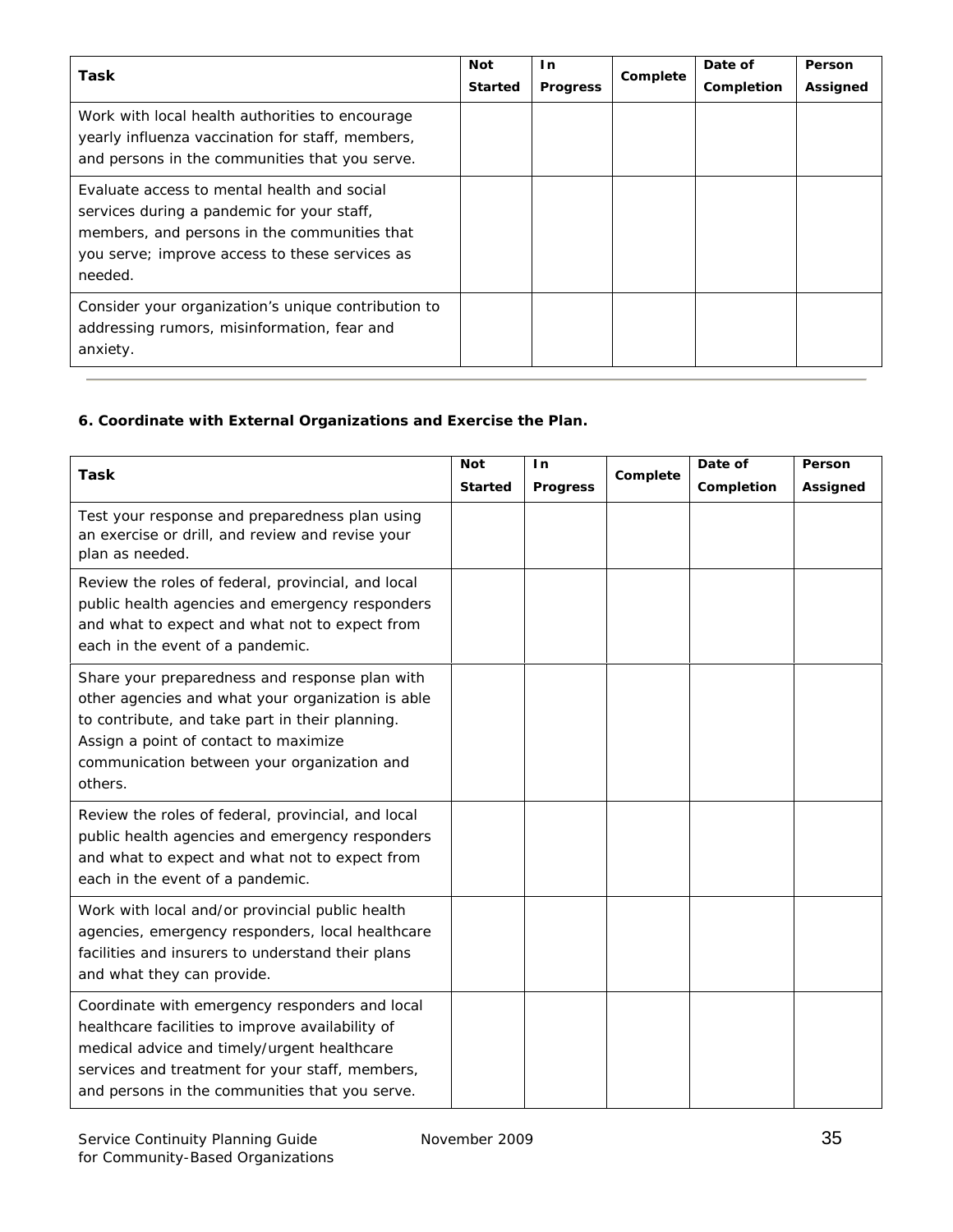| Task                                                                                                                                                                   | <b>Not</b>     | In.             | Complete | Date of    | Person   |
|------------------------------------------------------------------------------------------------------------------------------------------------------------------------|----------------|-----------------|----------|------------|----------|
|                                                                                                                                                                        | <b>Started</b> | <b>Progress</b> |          | Completion | Assigned |
| Share what you've learned from developing your<br>preparedness and response plan with other<br>Community-Based Organizations to improve<br>community response efforts. |                |                 |          |            |          |
| Work together with other Community-Based<br>Organizations in your local area and through<br>networks to help your communities prepare for<br>pandemic influenza.       |                |                 |          |            |          |
| Periodically review the Service Continuity Plan.<br>Record and date changes that are made.                                                                             |                |                 |          |            |          |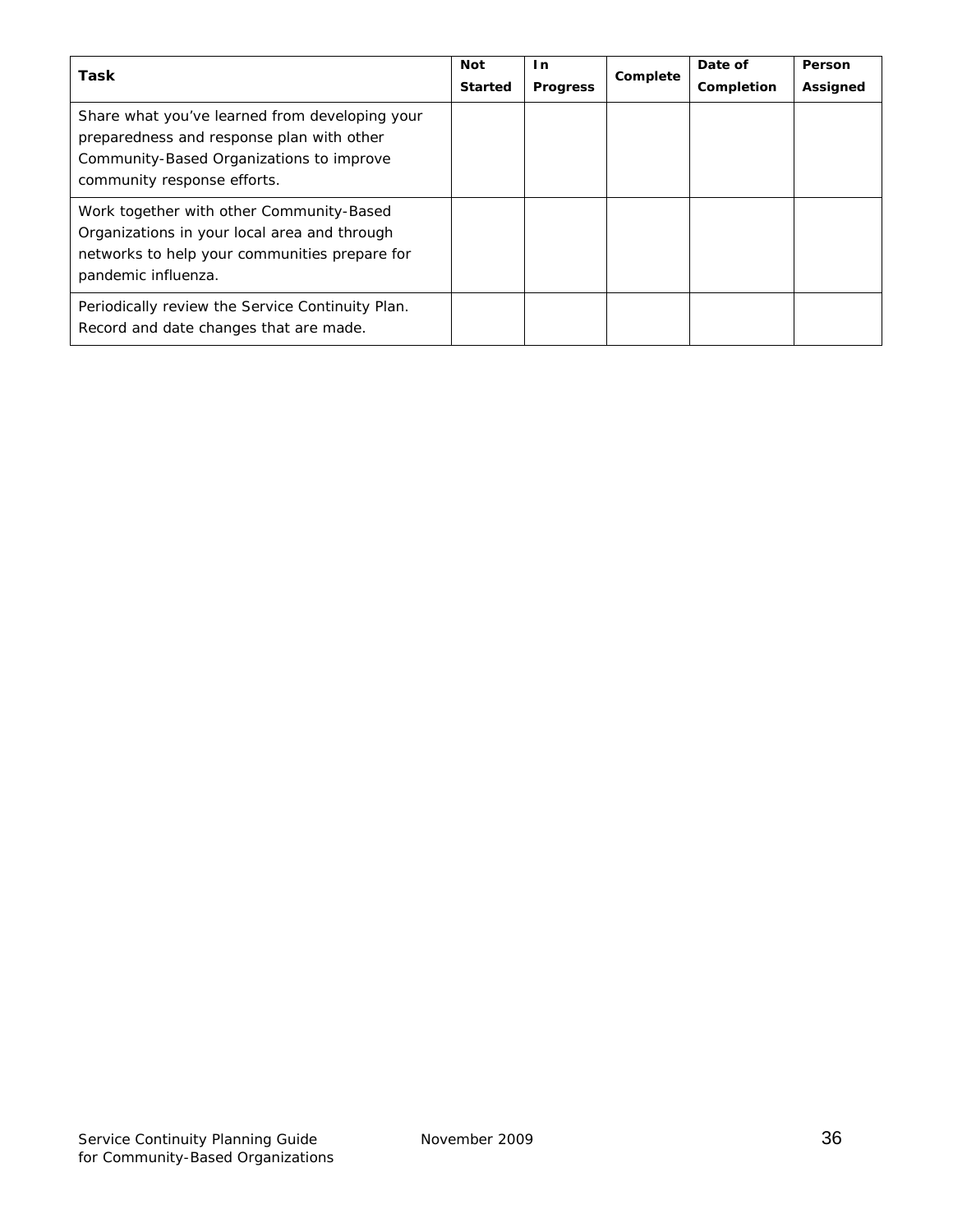# **Table Top Exercise**

#### *Definition and characteristics*

A Tabletop exercise is an informal activity involving discussions of actions to be taken related to a simulated emergency.

It is done without time constraints, allowing participants to practice problem solving, evaluate emergency plans and procedures, and to resolve questions of coordination and assignment of responsibilities.

This exercise should involve management, key agency staff, and personnel from other agencies, as appropriate.

#### *Objective*

To increase awareness for Community-based Organizations (CBOs) as to the scope, severity, and impact of a disaster event through a realistic scenario of a pandemic outbreak.

To identify issues, challenges, options, and implications for CBOs concerning a pandemic.

To assist CBOs in emergency planning and preparation in order to minimize service interruption caused by a disaster.

#### *Methodology*

A series of messages are issued to participants in the exercise, usually describing an unfolding disaster event.

Discussion points follow each message, and participants respond verbally to the simulated scenario.

Exercise should include discussion of:

- Findings from exercise
- Recommendations (to improve agency response)
- Action Planning based upon recommendations

#### *Additional Comments*

No organization is fully prepared for this type of emergency (i.e. pandemic)

Exercise should both reinforce strengths and identify weaknesses in SCP Planning Guide.

Open and honest dialogue among staff will provide the greatest feedback to improve agency readiness.

Full participation is key. We learn from what we are involved in.

#### *Pandemic Tabletop Exercise*

Four messages are provided, each followed by discussion points.

Both messages and discussion points could be in greater detail.

Expanded dialogue is encouraged!

Approx. 1-2 hours, depending on discussion.

Tabletop scenario is illustrative, and for exercise purposes only.

#### *Message 1 (Day 1)*

Cities around Canada are reporting people flooding into emergency rooms and walk-in clinics.

 In the last 24 hours, >10,000 cases have been reported nationally, with 2,000 patients hospitalized and 250 deaths.

Several cases of H1N1 virus are suspected among those admitted in local hospitals.

A supply of vaccine has recently been released. Supplies are limited, so health care workers, small children, and other vulnerable groups are priority. Staff of service organizations are not considered a priority at this time.

The BCCDC suspects that the outbreak in BC is the H1N1 influenza virus.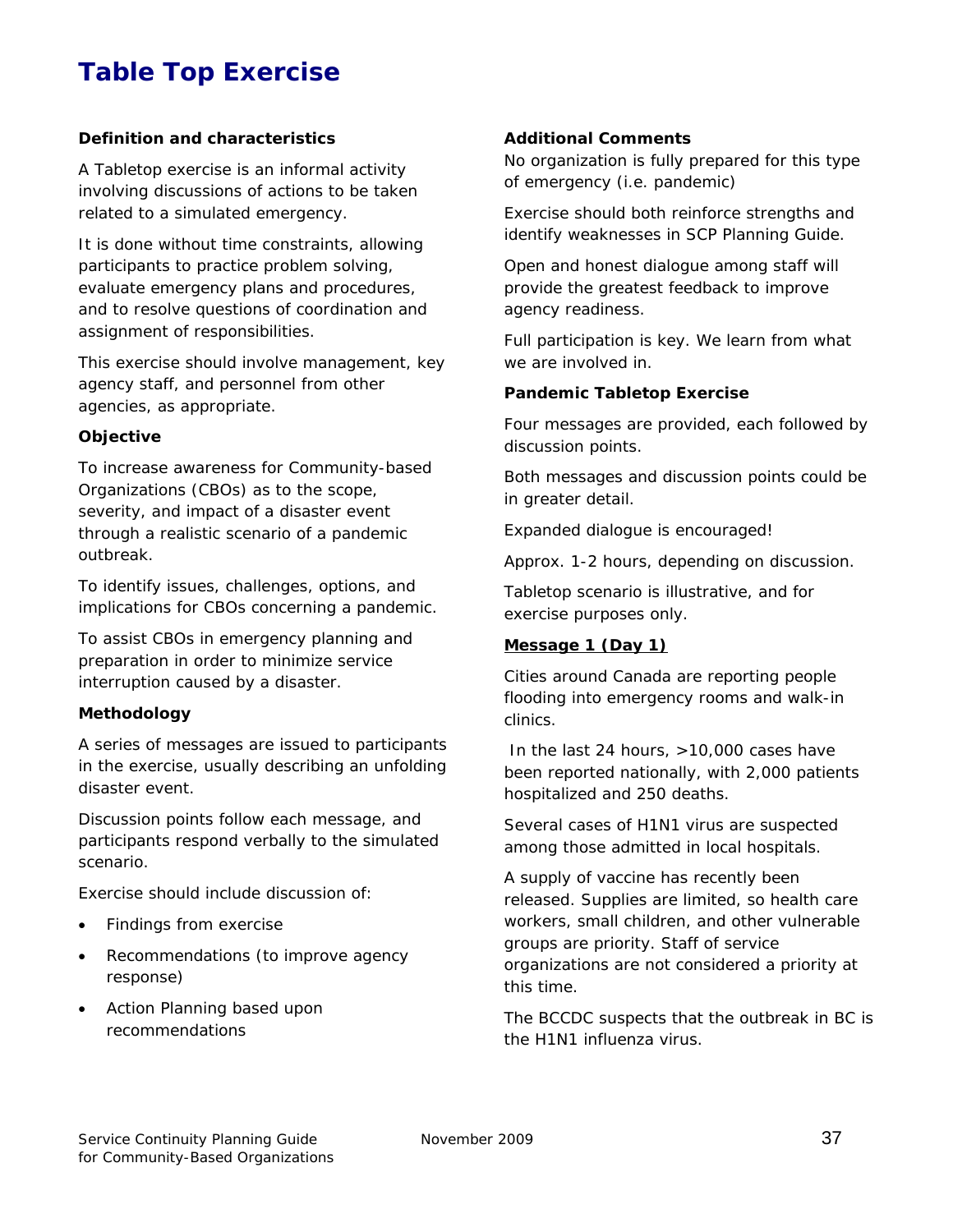#### *Message 1 Discussion Points*

Have you identified a pandemic coordinator and planning team with defined roles and responsibilities to assist in continuation of your organization's critical services?

Have you identified essential employees and other critical inputs required to maintain service continuity and staff critical functions during a pandemic?

Have you planed for scenarios likely to result in an increase or decrease in demand for your services during a pandemic?

What materials covering pandemic issues, personal and family protection, and response strategies have you located or developed?

Have you disseminated the information to employees about your pandemic preparedness and response plan?

What authorities, triggers, and procedures for activating (and terminating) the response plan, altering your core services, and maintaining critical functions have you developed as the pandemic effect spreads?

#### *Message 2 (Day 7)*

Our local hospitals and clinics have seen more than 4,500 cases of influenza. BCCDC confirmed that some patients have tested positive for the H5N1 virus.

Local hospitals / clinics overwhelmed by those seeking antiviral meds. Local stores are reportedly running out of over-the-counter remedies and meds.

The massing of people at stores and clinics made spread of virus worse.

Difficult to determine the actual numbers of those infected, since people can be infected and contagious 1-2 days before symptoms.

#### *Message 2 Discussion Points*

Has your community-based organization identified employees and clients with special needs, and incorporated their requirements into your preparedness plan?

Have policies been established for employee compensation and sick-leave unique to a pandemic (e.g. non-punitive, liberal leave), as well as when a previously ill person can return to work?

Does the plan of your CBO have policies that restrict travel to affected geographic areas, evacuating staff serving in or near an affected area, and guidance for employees returning from affected areas?

Are policies established for preventing influenza spread at the worksite (e.g. promoting hygiene & cough etiquette, and dismissal of staff or clients with influenza symptoms)?

Are policies in place for employees who have been exposed to pandemic influenza, are suspected to be ill, or become ill at the worksite (e.g. infection control response, immediate mandatory sick leave)?

#### *Message 3 (Day 21)*

An estimated 100,000 residents have the virus including 30 – 40% of health workers.

Nearly 50% of health workers nationwide are reportedly absent due to illness, care of sick family members, fear of contracting illness, or having been deceased.

More than 1,000 local residents have died. Intensive care units are overwhelmed. Special care centers have been set up throughout the province.

Law enforcement, emergency personnel, and local utility companies are experiencing shortages of workers.

Personnel shortage resulted in cutbacks of routine utility services.

The massing of people at stores and clinics made spread of virus worse.

Local authorities have taken unprecedented step to quarantine parts of the city, including your location.

Rumors abound with public.

Clients uneasy about being quarantined.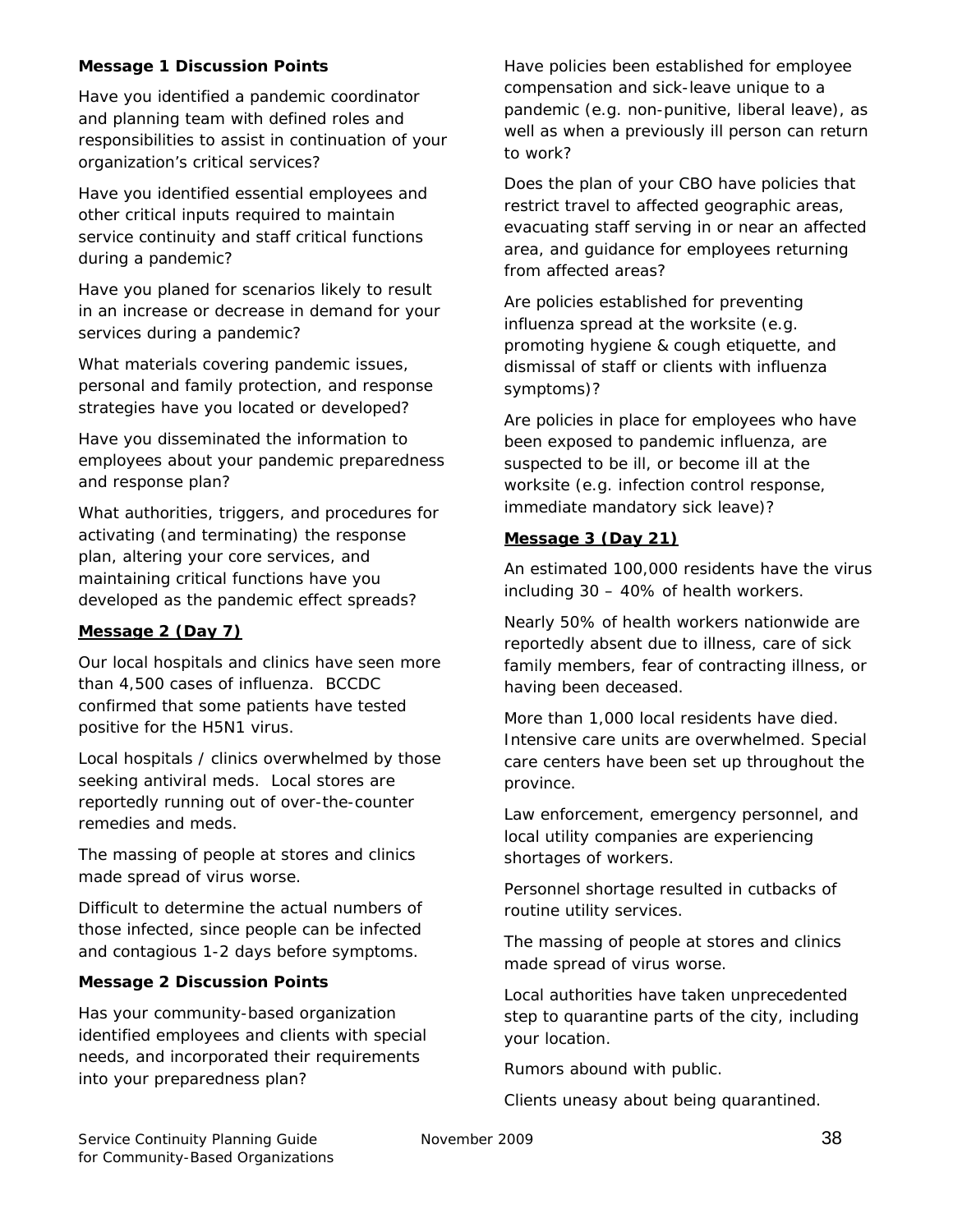Friends and relatives clog communications, seeking situational status.

#### *Message 3 Discussion Points*

Have procedures been put in place to build an inventory of critical supplies? Is a list of key external vendors' contacts available, and contacted?

Are policies in place for flexible worksite and flexible / extended work hours?

How will your organization enhance communications and information technology as needed to support employee telecommuting and remote service access due to the pandemic?

What means are in place for communicating pandemic status and actions to employees, vendors, suppliers, clients (and family), both inside and outside your agency in a consistent and timely way?

Do you have redundancies in the emergency contact system of your community-based organization?

Does your plan identify sources (i.e. local, national) for timely and accurate pandemic information?

#### *Message 4 (Day 45)*

Flu outbreak appeared to have passed. Conditions have started to return to normal. Number of ill has been declining for - two weeks.

Stores are getting in periodic shipments of food and supplies. Some localized looting reported.

Law enforcement, emergency medical personnel, health providers, and local utility companies are still suffering personnel shortages

Emergency services still cannot be performed without a delayed response time.

#### *Message 4 Discussion Points*

Does you plan detail employee access to and availability of social or mental health services during and after the pandemic (i.e. corporate, community, faith-based resources)?

Has your organization communicated with local and/or provincial public health agencies and/or emergency responders about the services your agency could contribute to the community at this time?

Has your planning anticipated employee fear and anxiety, rumors and misinformation and planned communications accordingly?

Do you have collaboration with federal, provincial, and local public health agencies and/or emergency responders to participate in their planning processes, share your pandemic plans, and understand their capabilities during a pandemic?

#### *Post-exercise Discussion*

Findings

- 1.
- 2.
- 3.
- 4.

#### Recommendations

1.

2.

- 
- 3.
- 4.

Actions

- 1.
- 2.
- 3.
- 4.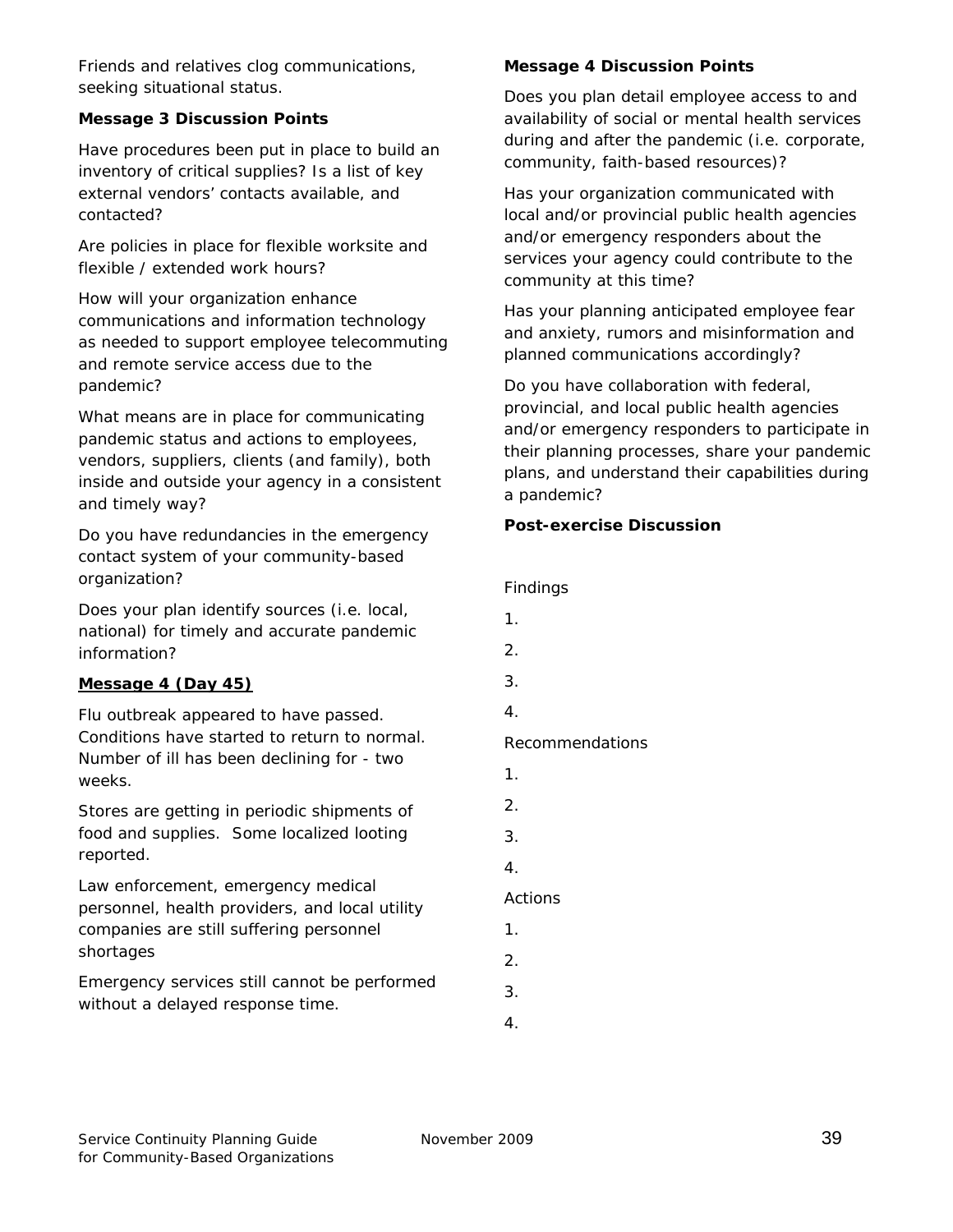# **Glossary**

**Community-Based organizations** are civil society non-profits that generally operate within a single local community. They are essentially a subset of the wider group of nonprofits. They are often run on a voluntary basis and are self-funded. Within Community-Based organizations there are many variations in terms of size and organizational structure. Some are formally incorporated, with a written constitution and a board of directors while others are much smaller and are more informal.

#### **Coping Capacity**

The means by which people or organizations use available resources and abilities to face adverse consequences that could lead to a disaster. In general, this involves managing resources, both in normal times and during crises or adverse conditions. Strengthening coping capacities usually builds resilience to withstand the effects of natural and humaninduced hazards.

#### **Determinants of Health**

The range of personal, social, economic and environmental factors that determine the health status of individuals or populations. The Public Health Agency of Canada recognizes twelve determinants. They include: income and social status, social support networks, social and physical environments, healthy child development, education, employment and working conditions, personal health practices and coping skills, biology and genetic

endowment, health services, culture, and gender.

#### **Emergency Management**

The management of emergencies relating to all hazards, including all activities and riskmanagement measures related to prevention and mitigation, preparedness, response and recovery.

#### **Emergency Management Organizations**

Designated organizations operating in different sectors at the federal, provincial and territorial levels, including Aboriginal organizations with emergency management responsibilities.

#### **Emergency Mandate**

Organizations with an emergency mandate consist of those with emergency relief services as part of their constitutional mission and/or their established tradition of community service delivery.

#### **Emergency Response**

Actions taken in anticipation of, during and immediately after an emergency to ensure that its effects are minimized and that the people affected are given immediate relief and support.

#### **Health Emergency**

An occurrence or imminent threat of a serious or life-threatening illness or health condition to a population which exceeds the population's capacity to cope. While other emergencies such as natural disasters may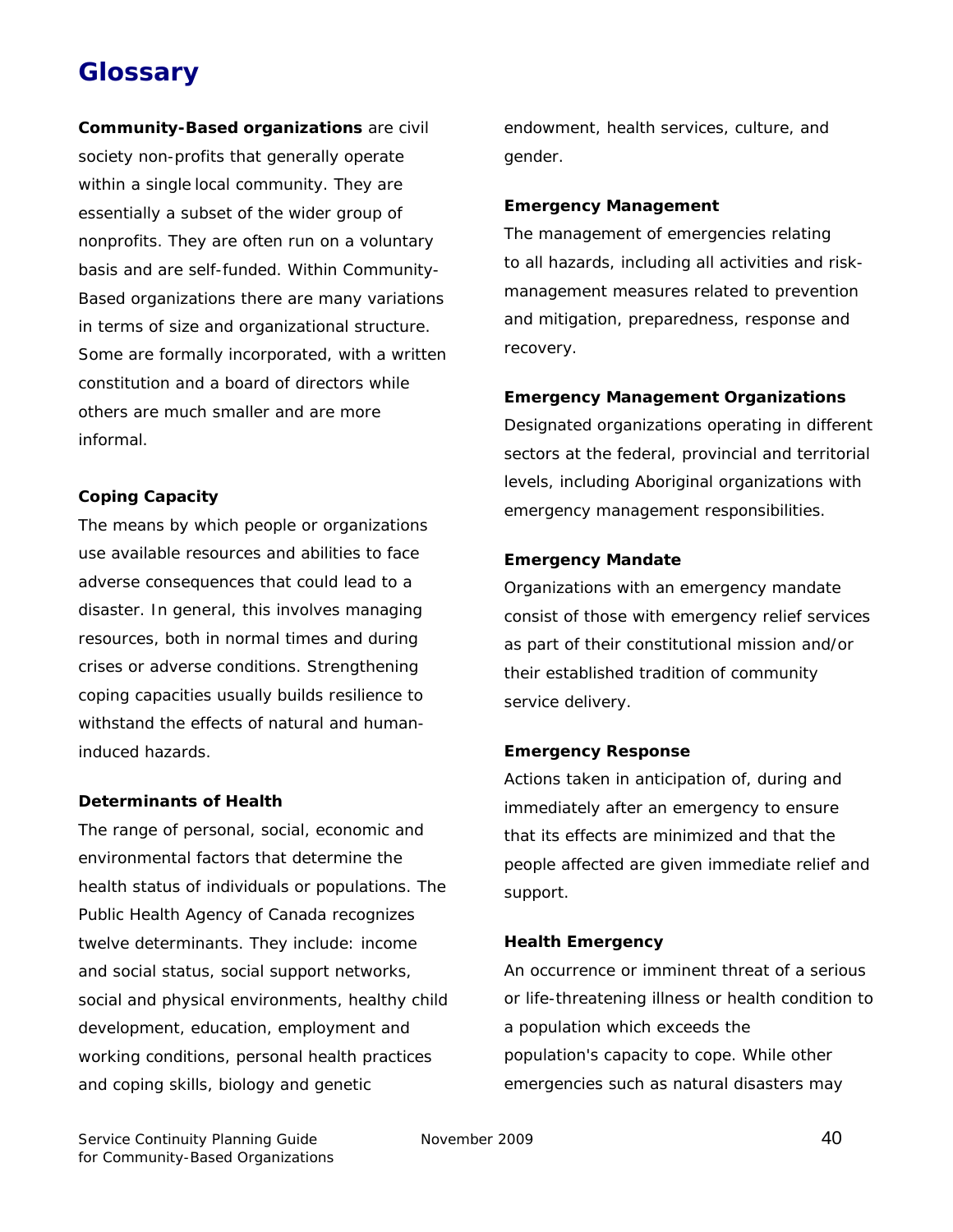affect public health, a health emergency is one where the health threat is the cause, not the consequence, of the emergency. For example, it may be caused by the appearance of a novel or previously controlled or eradicated infectious agent or biological toxin that poses a significant risk of substantial future harm to a large number of people in the affected population. However, health emergency preparedness activities take an all-hazards approach by anticipating and preparing for the full range of possible hazards that could require health and emergency social services support.

#### **High-Risk Populations**

People whose situational and physical characteristics increase their susceptibility to harm due to a disaster.

#### **Mitigation**

A "sustained action that reduces or eliminates long-term risk to people and property from natural hazards and their effects." Mitigation is the ongoing effort to lessen the impact disasters may have on people and property, and involves such activities as avoiding construction in high-risk areas such as floodplains, and engineering buildings to withstand wind and earthquakes.

#### **Pandemic**

An epidemic disease of widespread prevalence around the globe, partly as a consequence of the lack of resistance to a new infectious agent.

#### **Preparedness**

Developing and readying response and recovery actions to increase the community's ability to respond to future impacts. Governments, community groups, service providers, businesses, civic and volunteer groups are all partners in this effort.

#### **Prevention**

A method of averting health problems (e.g. disease, injury) through interventions. Preventing and reducing the incidence of illness and injury may be accomplished through three mechanisms: activities geared toward reducing factors leading to health problems; activities involving the early detection of, and intervention in, the potential development or occurrence of a health problem; and activities focusing on the treatment of health problems and the prevention of further deterioration and recurrence.

#### **Recovery**

The process of returning to normal following the response phase of an emergency. It may extend for many years and involves the physical, social and economic component of the community. Salvage, resumption of business processes and repair are typical recovery tasks.

#### **Resilience**

The capacity of a system, community or society to adapt to disturbances resulting from hazards by persisting, recuperating or changing to reach and maintain an acceptable level of functioning.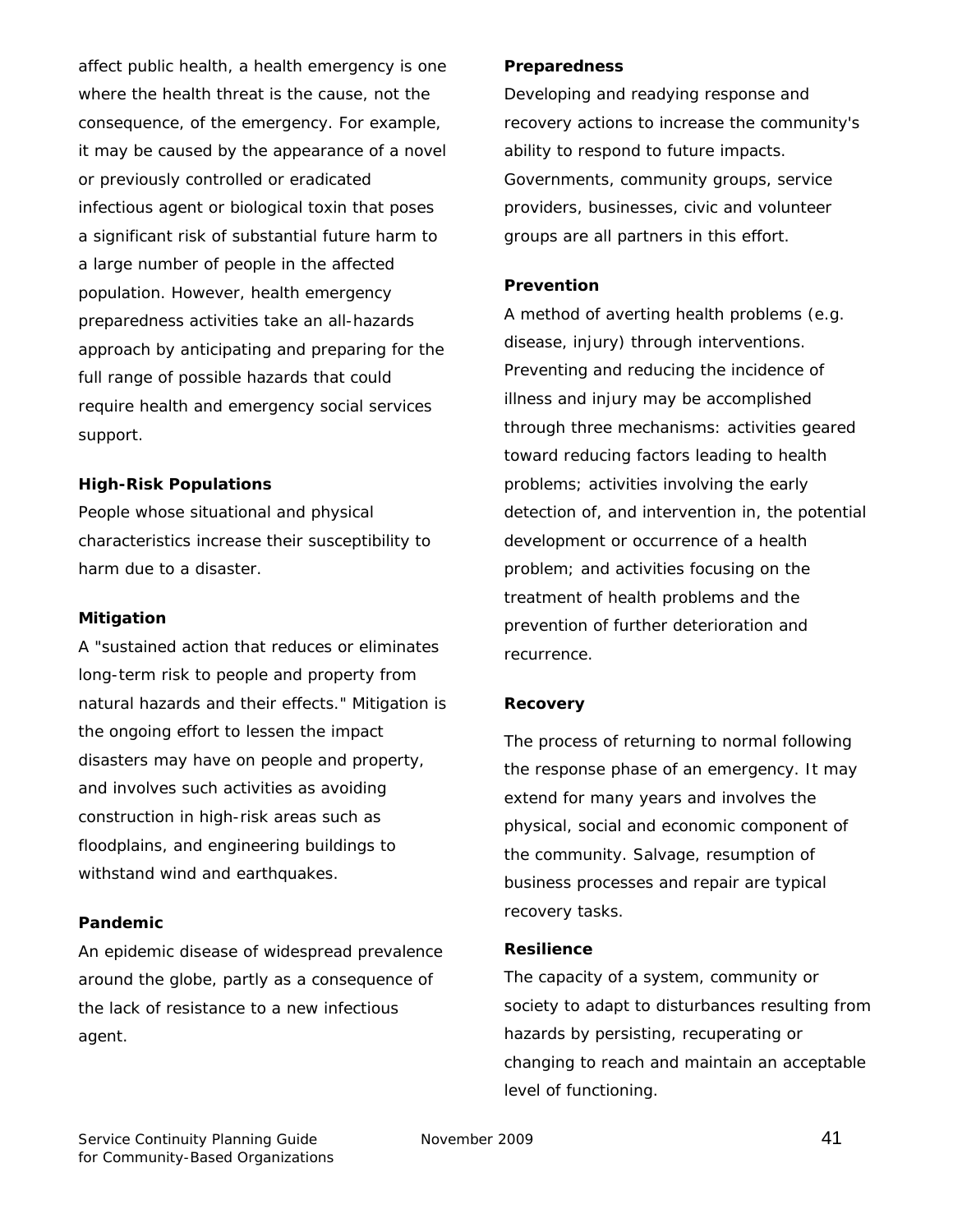#### **Response**

The actions involved in responding to an emergency when it occurs. The response phase focuses on immediate efforts to limit further harm and meet the community's basic needs.

#### **Social Vulnerability**

Refers to vulnerabilities at the level of population groups in a particular cultural, historical, political and social context. It is experienced at the individual level but determined by relative group access to key resources and the capacities and resources of the subpopulation.

#### **Surge Capacity**

A system's ability to rapidly expand beyond normal services to meet the increased demand for qualified personnel, and services in the event of large-scale emergencies or disasters.

#### **Voluntary Organization**

Organizations are considered to be part of the non-profit and voluntary sector if they are:

- organized (i.e. have some structure and are institutionalized to some extent, but not necessarily legally incorporated); nongovernmental (i.e. are institutionally separate from governments);
- non-profit-distributing (i.e. do not return any profits generated to their owners or directors);
- self-governing (i.e. are independent and able to regulate their own activities); and,

• voluntary (i.e. benefit to some degree from voluntary contributions of time or money).

#### **Voluntary Sector**

Refers to both volunteers and those entities that are neither for-profit nor agencies of the state. It includes incorporated non-profit organizations as well as unincorporated volunteer community groups. It is also known as the Community-Based-sector, the nonprofit sector, the third sector or the public benefit sector. The common feature is their reliance on volunteer boards of directors to govern their activities.

#### **Volunteer (including episodic volunteer)**

A volunteer is a person who willingly carries out unpaid activities in the form of time, service or skills, through an organization or group. Volunteers are generally unpaid, although circumstances exist where they may be compensated for expenses or may receive honoraria.

#### **Vulnerability**

The propensity to suffer some degree of loss (e.g. injury, death, damages) from a hazardous event. Whether considering a community, an individual, an economy or a structure, vulnerability depends upon coping capacity relative to the hazard's impact.